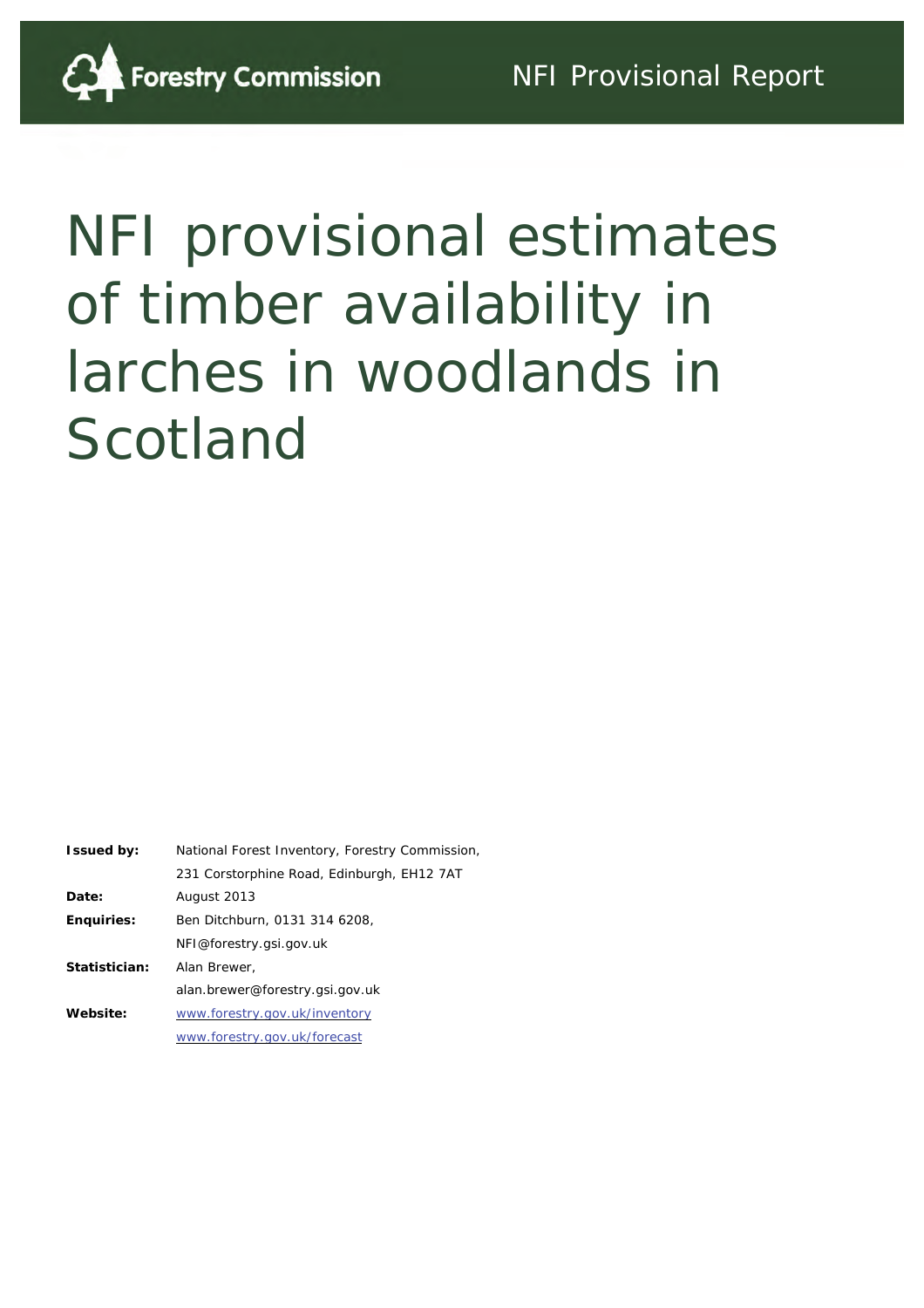### Summary

This report provides forecasts of softwood availability from larches growing in Scotland from a future scenario in which all larches are felled in 2014. The methodology used to generate these forecasts is the same as that utilised for the production of the 2011 National Forest Inventory (NFI) suite of reports, but is using a different harvesting scenario. These reports are published at [www.forestry.gov.uk/inventory](http://www.forestry.gov.uk/inventory).

The estimates and forecasts provided in this report are provisional in nature and have been produced in response to the need for information on larches in south-west Scotland following outbreaks of Phytophthora in this region. They may be subject to revision after further quality checks on the data and the processes used to generate the estimates. If these result in substantial changes to the estimates, a revised publication will be issued.

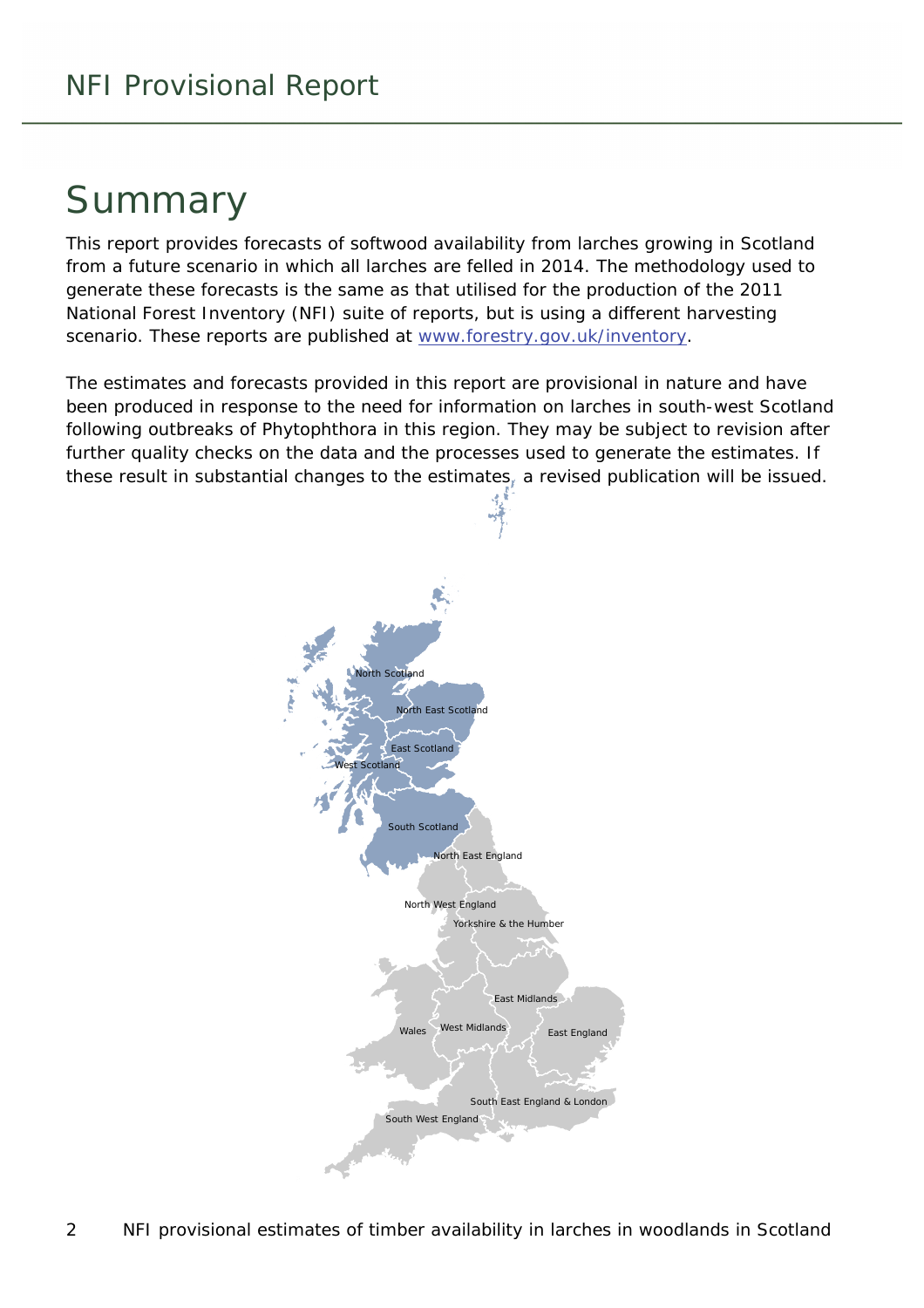#### NFI Provisional Report

# **Contents**

#### Maps

| <b>Map 1</b> Proportion of larch within the upper canopy of 9000 NFI sample squares 7 |
|---------------------------------------------------------------------------------------|
|                                                                                       |

#### Figures

| Figure 1 Volume (000 m <sup>3</sup> obs) of larches in woodlands in Scotland at clearfell in 2014.9       |
|-----------------------------------------------------------------------------------------------------------|
| <b>Figure 2</b> Average volume per hectare $(m^3 \text{ obs})$ of larches in woodlands in Scotland at     |
|                                                                                                           |
| Figure 3 Average age (years) of larches in woodlands of Scotland at clearfell in 2014 10                  |
| <b>Figure 4</b> Volume (000 m <sup>3</sup> obs) of larches in woodlands in North Scotland at clearfell in |
|                                                                                                           |
| Figure 5 Volume (000 m <sup>3</sup> obs) of larches in woodlands in North East Scotland at                |
|                                                                                                           |
| <b>Figure 6</b> Volume (000 m <sup>3</sup> obs) of larches in woodlands in East Scotland at clearfell in  |
|                                                                                                           |
| <b>Figure 7</b> Volume (000 m <sup>3</sup> obs) of larches in woodlands in South Scotland at clearfell in |
|                                                                                                           |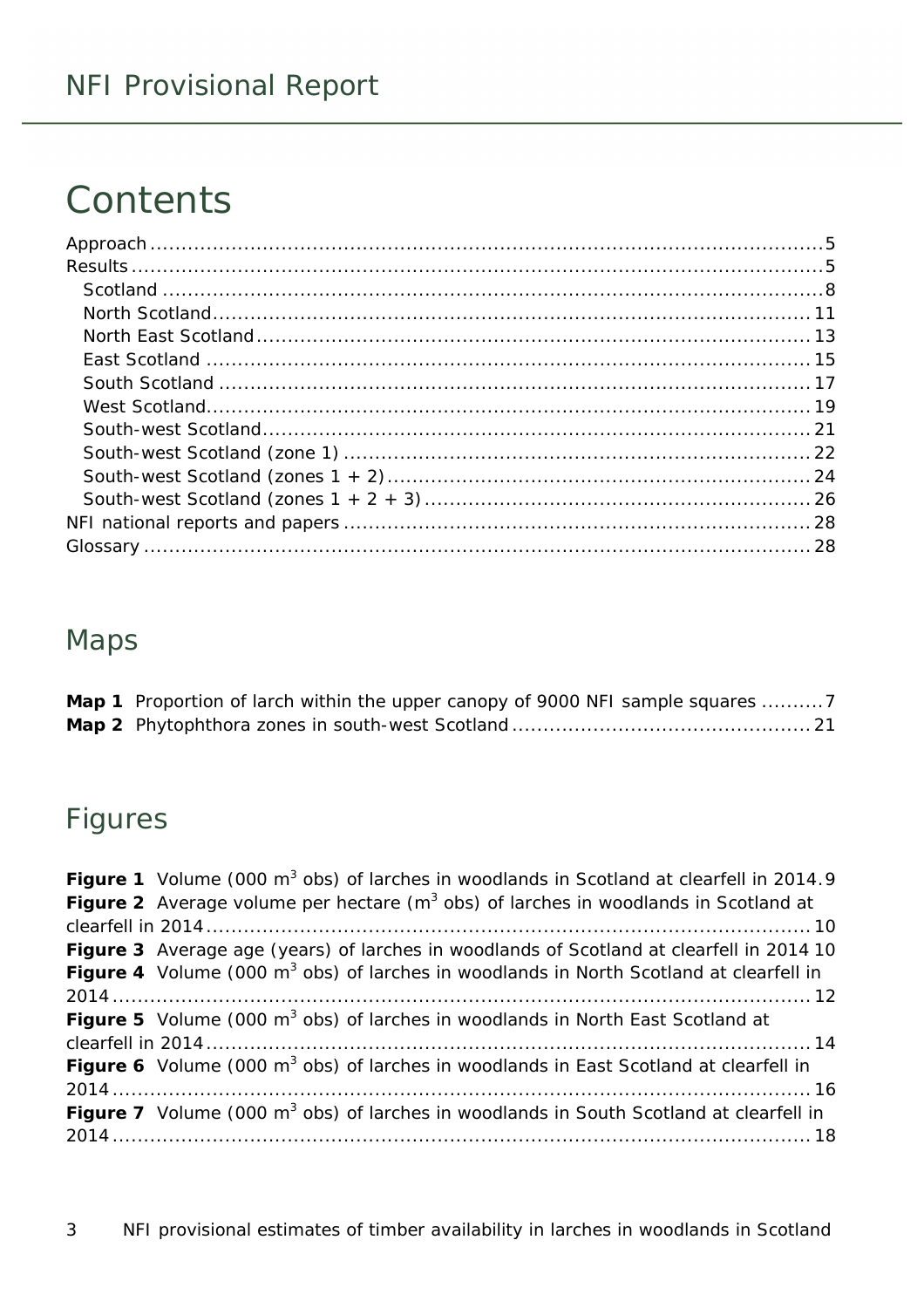| Figure 8 Volume (000 m <sup>3</sup> obs) of larches in woodlands in West Scotland at clearfell in |  |
|---------------------------------------------------------------------------------------------------|--|
|                                                                                                   |  |
| <b>Figure 9</b> Volume (000 $m^3$ obs) of larches in woodlands in south-west Scotland (zone 1)    |  |
|                                                                                                   |  |
| <b>Figure 10</b> Volume (000 $m^3$ obs) of larches in woodlands in south-west Scotland (zones     |  |
|                                                                                                   |  |
| <b>Figure 11</b> Volume (000 $m^3$ obs) of larches in woodlands in south-west Scotland (zones     |  |
|                                                                                                   |  |

#### Tables

| Table 3 2014 production summary for larches in North Scotland11                             |
|---------------------------------------------------------------------------------------------|
| Table 4 Forecast of larches assuming clearfell in 2014 in North Scotland 12                 |
| Table 5 2014 production summary for larches in North East Scotland  13                      |
| Table 6 Forecast of larches assuming clearfell in 2014 in North East Scotland  14           |
| Table 7 2014 production summary for larches in East Scotland 15                             |
| <b>Table 8</b> Forecast of larches assuming clearfell in 2014 in East Scotland 16           |
|                                                                                             |
| Table 10 Forecast of larches assuming clearfell in 2014 in South Scotland 18                |
|                                                                                             |
| Table 12 Forecast of larches assuming clearfell in 2014 in West Scotland 20                 |
| Table 13 2014 production summary for larches in south-west Scotland (zone 1)  22            |
| Table 14 Forecast of larches assuming clearfell in 2014 in south-west Scotland (zone 1)     |
|                                                                                             |
| Table 15 2014 production summary for larches in south-west Scotland (zones $1 + 2$ ) 24     |
| Table 16 Forecast of larches assuming clearfell in 2014 in south-west Scotland (zones 1     |
|                                                                                             |
| <b>Table 17</b> 2014 production summary for larches in south-west Scotland (zones $1 + 2 +$ |
|                                                                                             |
| Table 18 Forecast of larches assuming clearfell in 2014 in south-west Scotland (zones 1     |
|                                                                                             |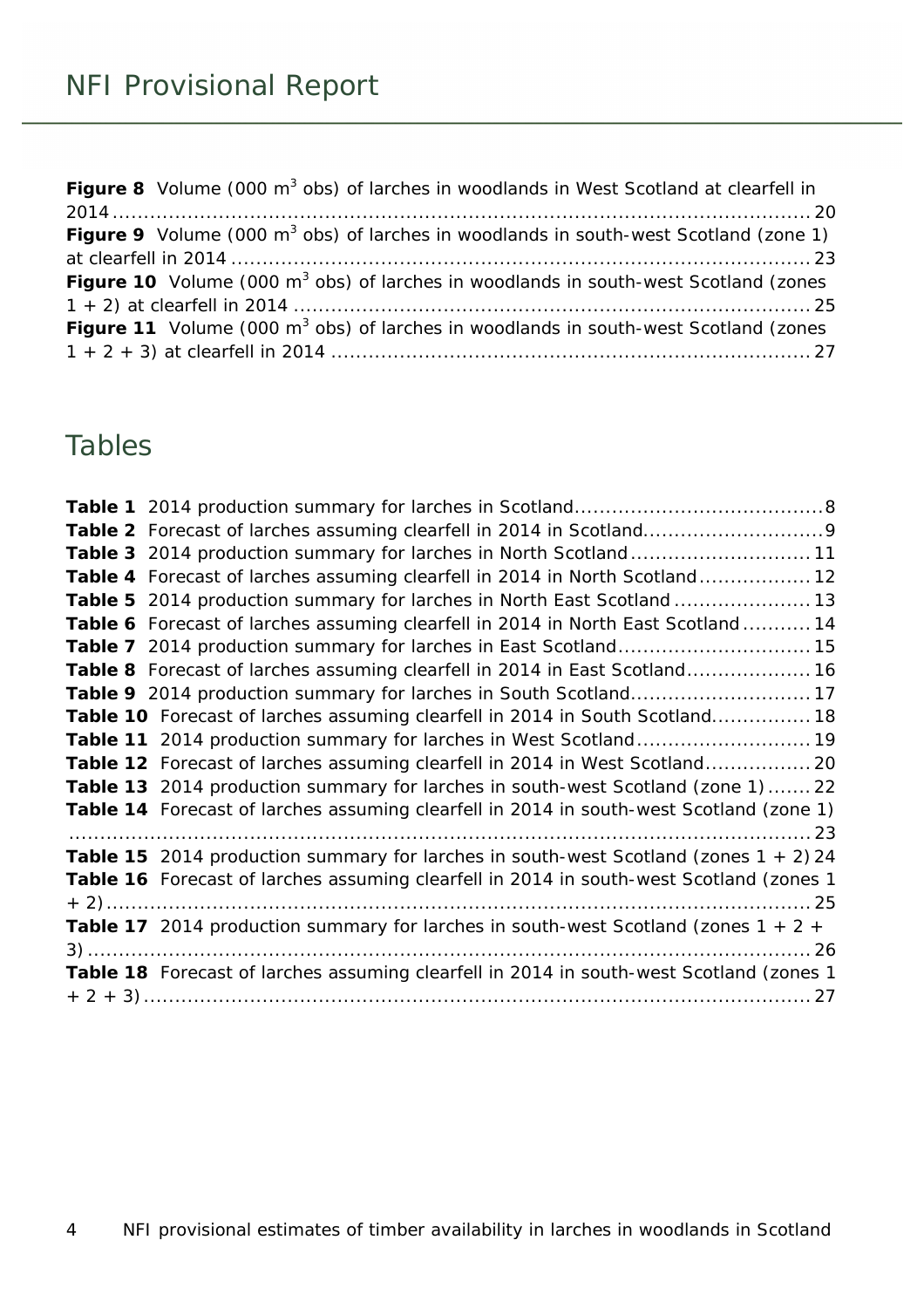# <span id="page-4-0"></span>Approach

The approach taken in the derivation of these results and to be used in their interpretation is described in the full suite of 2011 forecast reports which can be found at [www.forestry.gov.uk/forecast](http://www.forestry.gov.uk/forecast). Refer to the *NFI Forecasts Methodology Overview* report for a detailed description and discussion of forecasting future availability of timber from NFI field survey data and from information in the Forestry Commission's subcompartment database (SCDB). Forecasts of timber production from conifer trees in the United Kingdom context under a range of future harvesting scenarios can be found in the *25 year forecast of softwood timber availability* report.

In the current report, however, a radically different harvesting scenario is assumed for larches in Scotland in which all larch is felled in 2014, thus illustrating the volume and size of timber from larch that is estimated will become available if such action were taken in response to Phytophthora infection of larch in Scotland. This report can be read in conjunction with the associated report entitled *NFI provisional estimates of larches in woodlands in Scotland* that provides a profile of larches in Scotland as at 31 March 2011. The data and information used for generating the results presented in the present report are the same as that used for this associated report.

# <span id="page-4-1"></span>**Results**

The results presented in this report provide estimates of the volume, productivity in terms of volume per hectare, and the average age and size of timber that would be expected to result from felling all larch in Scotland in 2014. Information on size of harvested larch timber is provided by breaking down total volume harvested into top diameter classes of 7-20 centimetres and over 20 centimetres. Estimates of the stocked areas of larches involved in such action are also provided.

Results are presented separately for larch on Forestry Commission land and on private sector land. For the purposes of this scenario, it is assumed that the Forestry Commission do not execute any sales of land in Scotland that has standing larch. This differs from the scenarios analysed in the main NFI softwood forecast reports, which activated planned FC disposals throughout the forecast period. Results are also presented separately for European larch, hybrid larch, Japanese larch and other larches.

Results are provided for Scotland as a whole (**Tables 1** and **2**, **Figures 1-3)**, for each of the Scottish NFI regions (**Tables 3-12**, **Figures 4-8**) and for each of three Phytophthora risk zones in South-West Scotland (**Tables 13-18**, **Figures 9-11**). Results for the Phytophthora risk zones are provided on a cumulative basis, as zone 1 alone, zones 1 and 2 combined, and zones 1, 2 and 3 combined.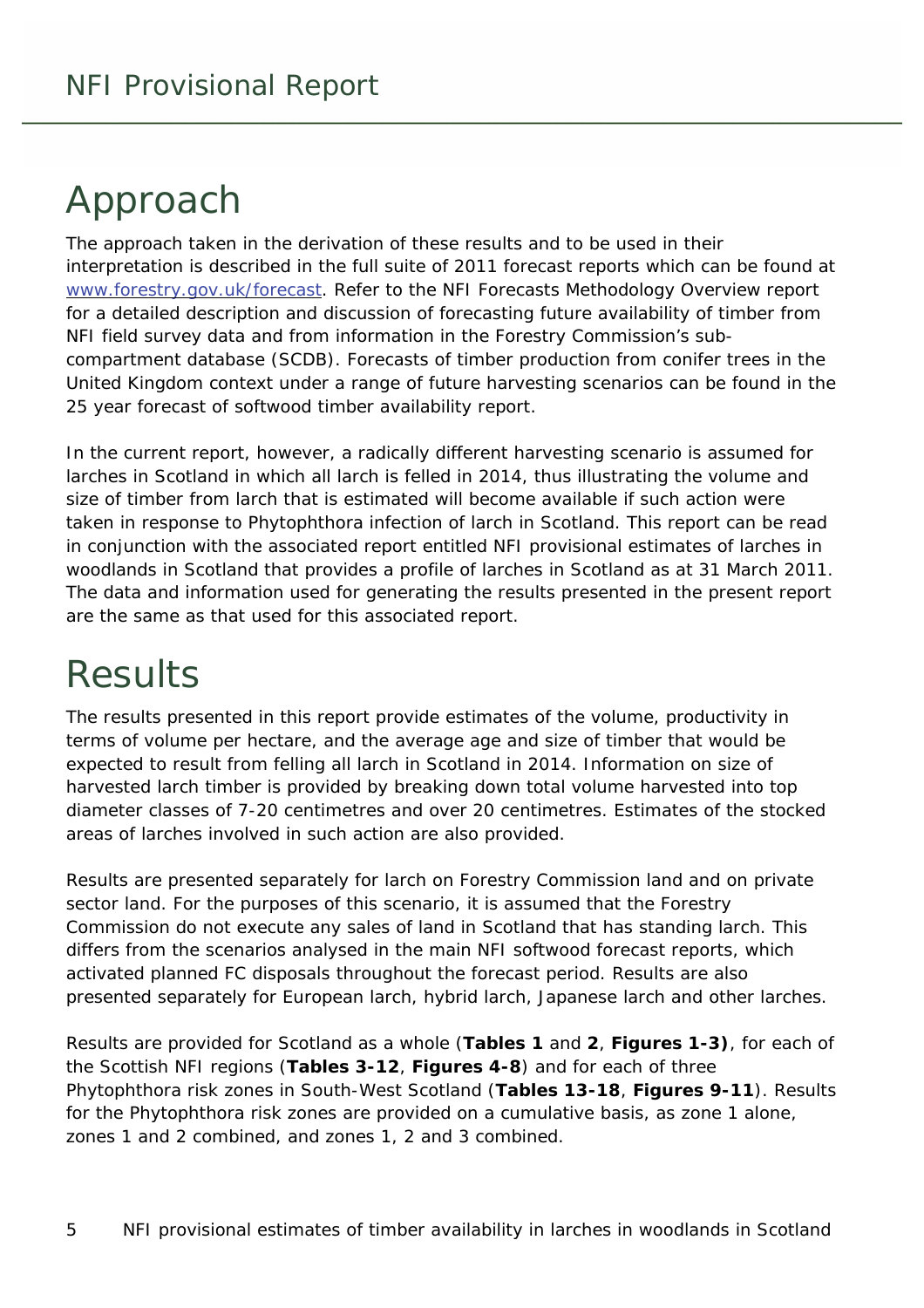It should be noted that, in the production summary tables (e.g. **Table 1**), the quoted estimates of average age at time of felling are calculated with reference to the area of the crop, by weighting ages of felled stands by their stocked areas. Alternative expressions of average age of the population at time of felling could be expressed, for example, in terms of the average age of stands (regardless of size), average age of trees, or average age by volume of harvested timber. Each of these versions of average age would result in different estimates. In particular, the average age by volume of harvested timber would normally be substantially higher because older crops will generally contain higher amounts of standing volume, and will therefore yield higher amounts of harvested volume per stand, tree or harvested area.

The estimates of stocked area and standing volume at time of felling may be subject to revision after further quality checks on the data and the processes used to generate the estimates. If these result in substantial changes to the estimates, a revised publication will be issued. It should be noted that these results show a small decline in the stocked area estimate for 2014 in South Scotland and its Phytophthora risk zones compared with the estimates for 2011 presented in *NFI provisional estimates of larches in woodlands in Scotland*. This is due to a minor variation in the method used in preparing the two reports.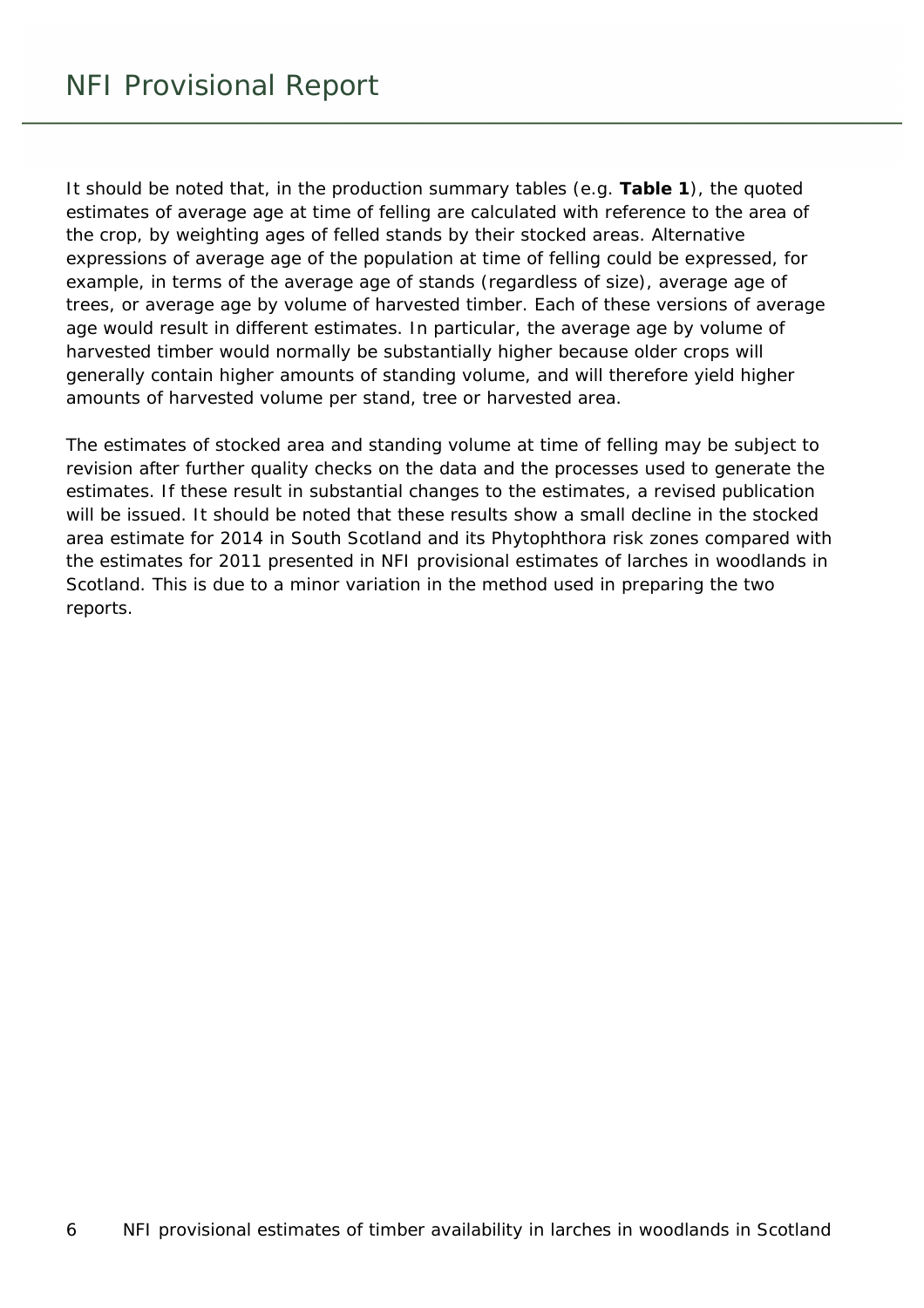<span id="page-6-0"></span>

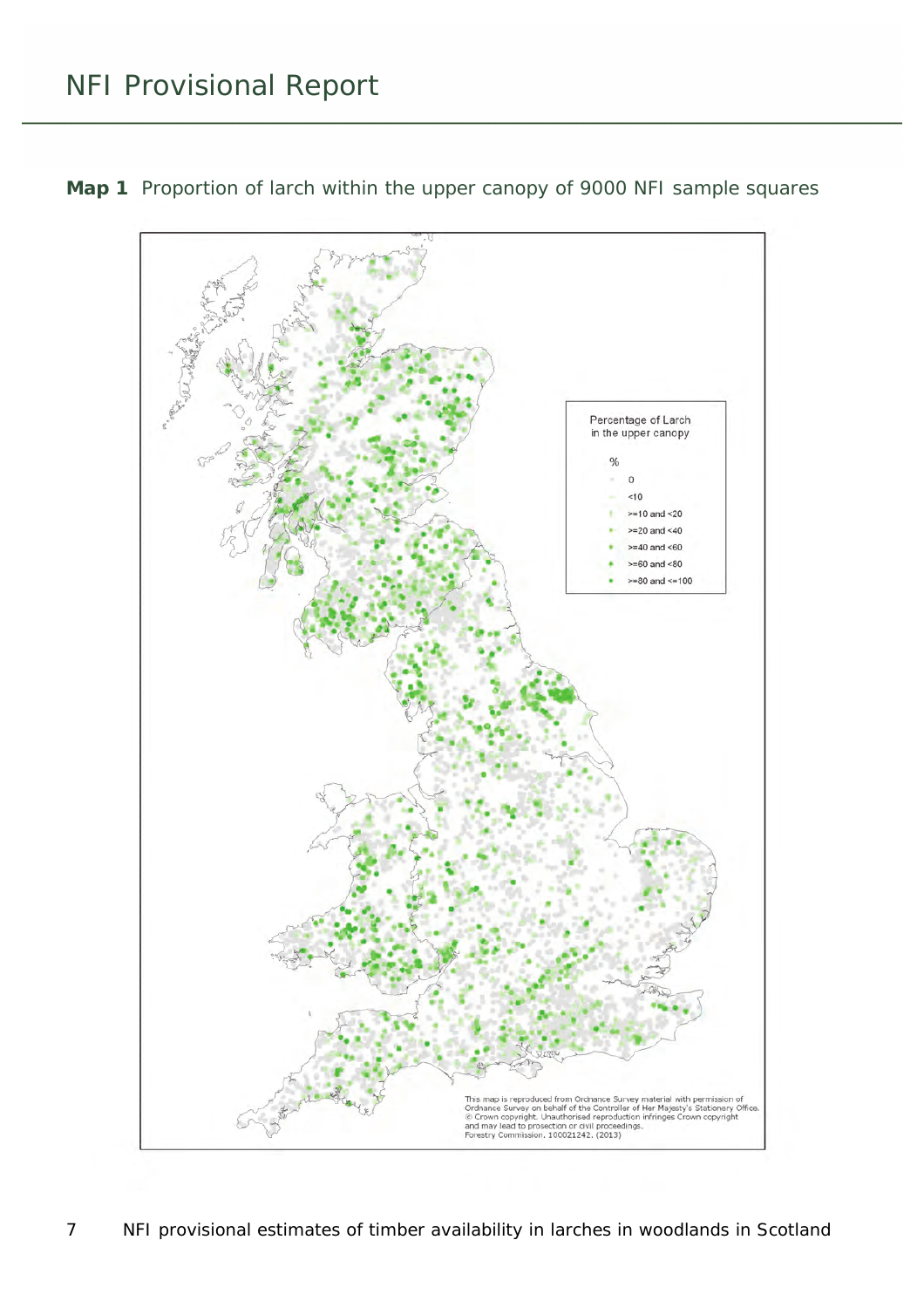#### <span id="page-7-0"></span>**Scotland**

<span id="page-7-1"></span>**Table 1** 2014 production summary for larches in Scotland

| 2014 production summary |                           | FC             | Private sector | Combined    |
|-------------------------|---------------------------|----------------|----------------|-------------|
| Scotland                |                           |                |                |             |
| <b>All Larches</b>      |                           |                |                |             |
| Area                    | 000 ha                    | 26.2           | 41.6           | 67.8        |
| Volume                  | 000 $m3$ obs              | 5,276          | 13,685         | 18,961      |
| Volume per hectare      | $m3$ obs ha <sup>-1</sup> | 201            | 329            | 280         |
| Average age             | years                     | 42             | 44             | 43          |
| Japanese larch          |                           |                |                |             |
| Area                    | 000 ha                    | 15.3           | 4.3            | 19.6        |
| Volume                  | 000 $m3$ obs              | 3,394          | 971            | 4,365       |
| Volume per hectare      | $m3$ obs ha <sup>-1</sup> | 222            | 226            | 223         |
| Average age             | years                     | 45             | 39             | 44          |
| <b>Hybrid larch</b>     |                           |                |                |             |
| Area                    | 000 ha                    | 7.9            | 27.2           | 35.1        |
| Volume                  | 000 $m3$ obs              | 1,233          | 9,229          | 10,462      |
| Volume per hectare      | $m3$ obs ha <sup>-1</sup> | 156            | 339            | 298         |
| Average age             | years                     | 31             | 44             | 41          |
| <b>European larch</b>   |                           |                |                |             |
| Area                    | 000 ha                    | 3.0            | 10.1           | 13.1        |
| Volume                  | 000 $m3$ obs              | 649            | 3,482          | 4,131       |
| Volume per hectare      | $m3$ obs ha <sup>-1</sup> | 214            | 345            | 315         |
| Average age             | years                     | 55             | 44             | 47          |
| <b>Other larches</b>    |                           |                |                |             |
| Area                    | 000 ha                    | 0.0            | 0.0            | 0.0         |
| Volume                  | 000 $m3$ obs              | $\overline{0}$ | $\Omega$       | $\mathbf 0$ |
| Volume per hectare      | $m3$ obs ha <sup>-1</sup> | $\Omega$       | $\Omega$       | $\mathbf 0$ |
| Average age             | years                     | $\mathbf{O}$   | $\Omega$       | $\mathbf 0$ |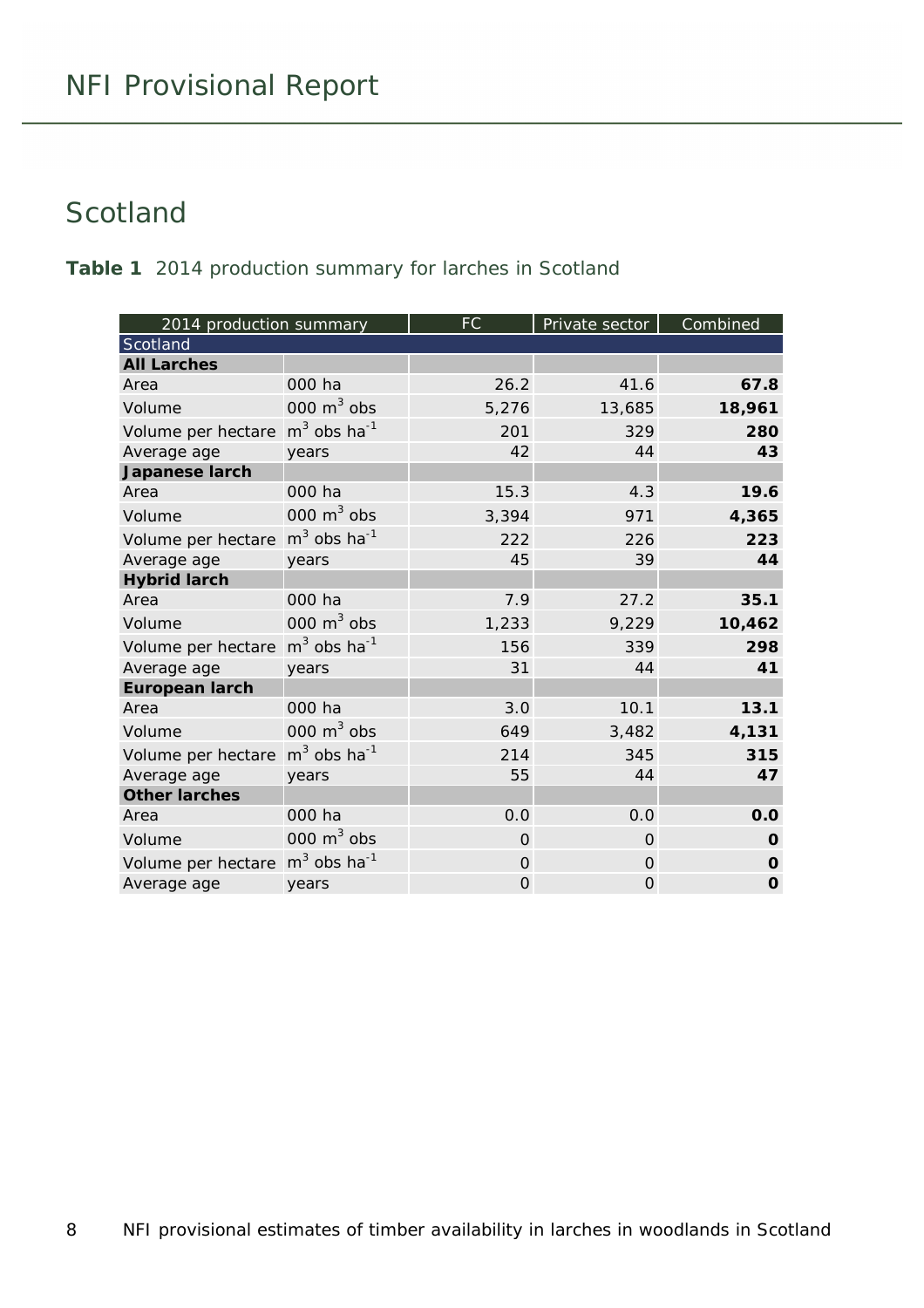<span id="page-8-1"></span>**Table 2** Forecast of larches assuming clearfell in 2014 in Scotland

|                       | FC.                             | Private sector                  |     | Total                           |
|-----------------------|---------------------------------|---------------------------------|-----|---------------------------------|
| Top diameter class    | volume                          | volume                          |     | volume                          |
|                       | $(000 \text{ m}^3 \text{ obs})$ | $(000 \text{ m}^3 \text{ obs})$ | SE% | $(000 \text{ m}^3 \text{ obs})$ |
| Scotland              |                                 |                                 |     |                                 |
| <b>All Larches</b>    | 5,276                           | 13,685                          | 8   | 18,961                          |
| 7-20 cm               | 2,933                           | 4,929                           | 9   | 7,863                           |
| $20+cm$               | 2,343                           | 8,756                           | 10  | 11,098                          |
| Japanese larch        | 3,394                           | 971                             | 26  | 4,365                           |
| 7-20 cm               | 1,774                           | 595                             | 26  | 2,369                           |
| $20+cm$               | 1,620                           | 376                             | 30  | 1,997                           |
| <b>Hybrid larch</b>   | 1,233                           | 9,229                           | 10  | 10,462                          |
| 7-20 cm               | 836                             | 3,083                           | 11  | 3,919                           |
| $20+cm$               | 397                             | 6,146                           | 12  | 6,543                           |
| <b>European larch</b> | 649                             | 3,482                           | 17  | 4,131                           |
| 7-20 cm               | 324                             | 1,251                           | 18  | 1,574                           |
| $20+cm$               | 325                             | 2,231                           | 18  | 2,557                           |
| <b>Other larches</b>  | O                               | O                               |     | O                               |
| 7-20 cm               | $\Omega$                        | O                               |     | O                               |
| $20+cm$               | 0                               | O                               |     | O                               |

<span id="page-8-0"></span>**Figure 1** Volume (000 m<sup>3</sup> obs) of larches in woodlands in Scotland at clearfell in 2014

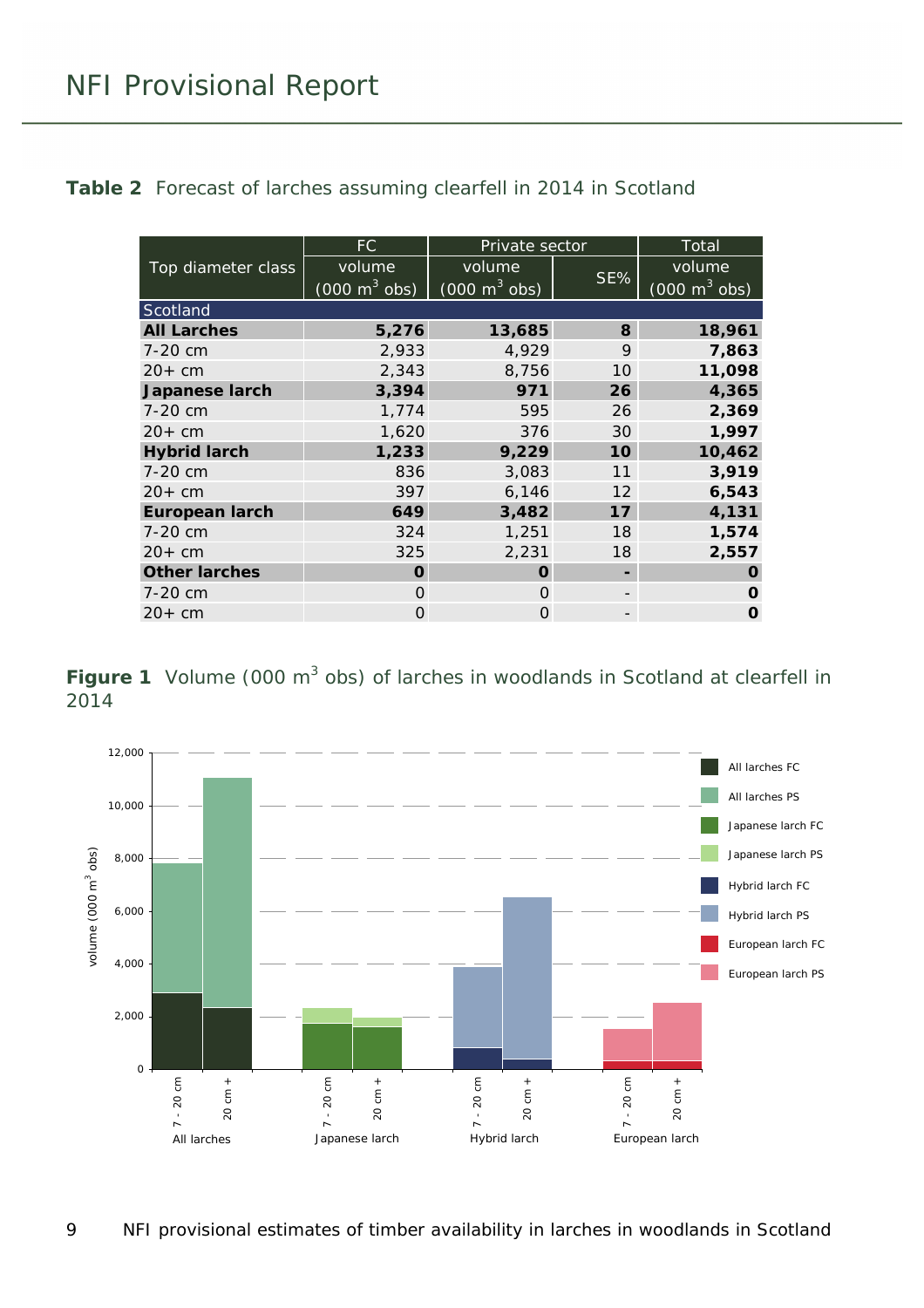<span id="page-9-0"></span>**Figure 2** Average volume per hectare  $(m^3 \text{ obs})$  of larches in woodlands in Scotland at clearfell in 2014



<span id="page-9-1"></span>**Figure 3** Average age (years) of larches in woodlands of Scotland at clearfell in 2014

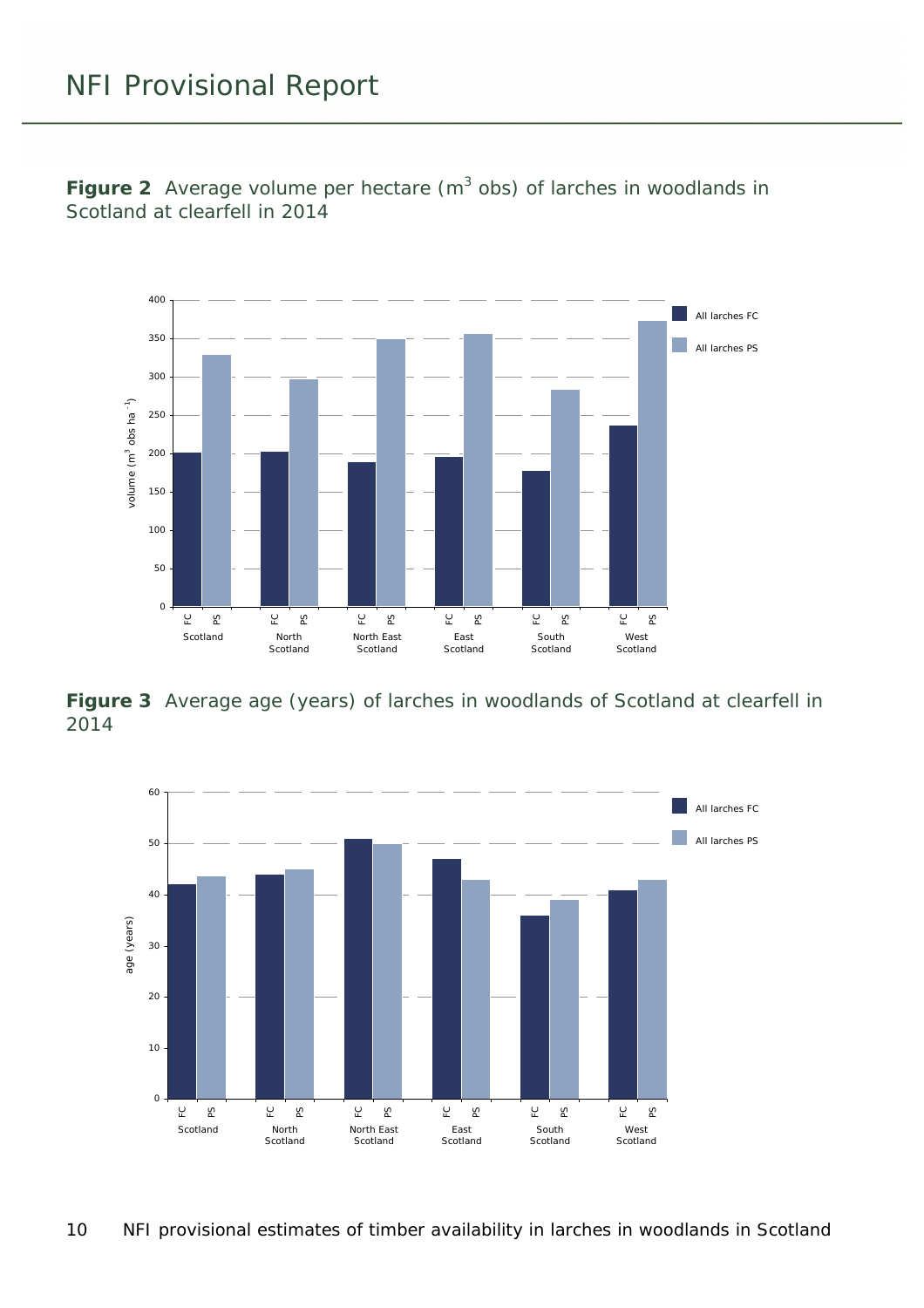#### <span id="page-10-0"></span>North Scotland

<span id="page-10-1"></span>**Table 3** 2014 production summary for larches in North Scotland

| 2014 production summary |                           | FC.            | Private sector | Combined    |
|-------------------------|---------------------------|----------------|----------------|-------------|
| North Scotland          |                           |                |                |             |
| <b>All Larches</b>      |                           |                |                |             |
| Area                    | 000 ha                    | 3.8            | 3.4            | 7.3         |
| Volume                  | 000 $m3$ obs              | 781            | 1,015          | 1,796       |
| Volume per hectare      | $m3$ obs ha <sup>-1</sup> | 203            | 297            | 247         |
| Average age             | years                     | 44             | 45             | 44          |
| Japanese larch          |                           |                |                |             |
| Area                    | 000 ha                    | 2.2            | 0.6            | 2.8         |
| Volume                  | 000 $m3$ obs              | 463            | 158            | 621         |
| Volume per hectare      | $m3$ obs ha <sup>-1</sup> | 212            | 256            | 222         |
| Average age             | years                     | 47             | 44             | 46          |
| <b>Hybrid larch</b>     |                           |                |                |             |
| Area                    | 000 ha                    | 0.9            | 1.5            | 2.4         |
| Volume                  | 000 $m3$ obs              | 137            | 426            | 563         |
| Volume per hectare      | $m3$ obs ha <sup>-1</sup> | 152            | 278            | 231         |
| Average age             | years                     | 31             | 48             | 42          |
| <b>European larch</b>   |                           |                |                |             |
| Area                    | 000 ha                    | 0.8            | 1.3            | 2.0         |
| Volume                  | 000 $m3$ obs              | 181            | 432            | 613         |
| Volume per hectare      | $m3$ obs ha <sup>-1</sup> | 236            | 339            | 300         |
| Average age             | years                     | 51             | 42             | 45          |
| <b>Other larches</b>    |                           |                |                |             |
| Area                    | 000 ha                    | 0.0            | 0.0            | 0.0         |
| Volume                  | 000 $m3$ obs              | $\Omega$       | $\Omega$       | $\mathbf 0$ |
| Volume per hectare      | $m3$ obs ha <sup>-1</sup> | $\Omega$       | $\Omega$       | $\mathbf 0$ |
| Average age             | years                     | $\overline{O}$ | 0              | $\mathbf 0$ |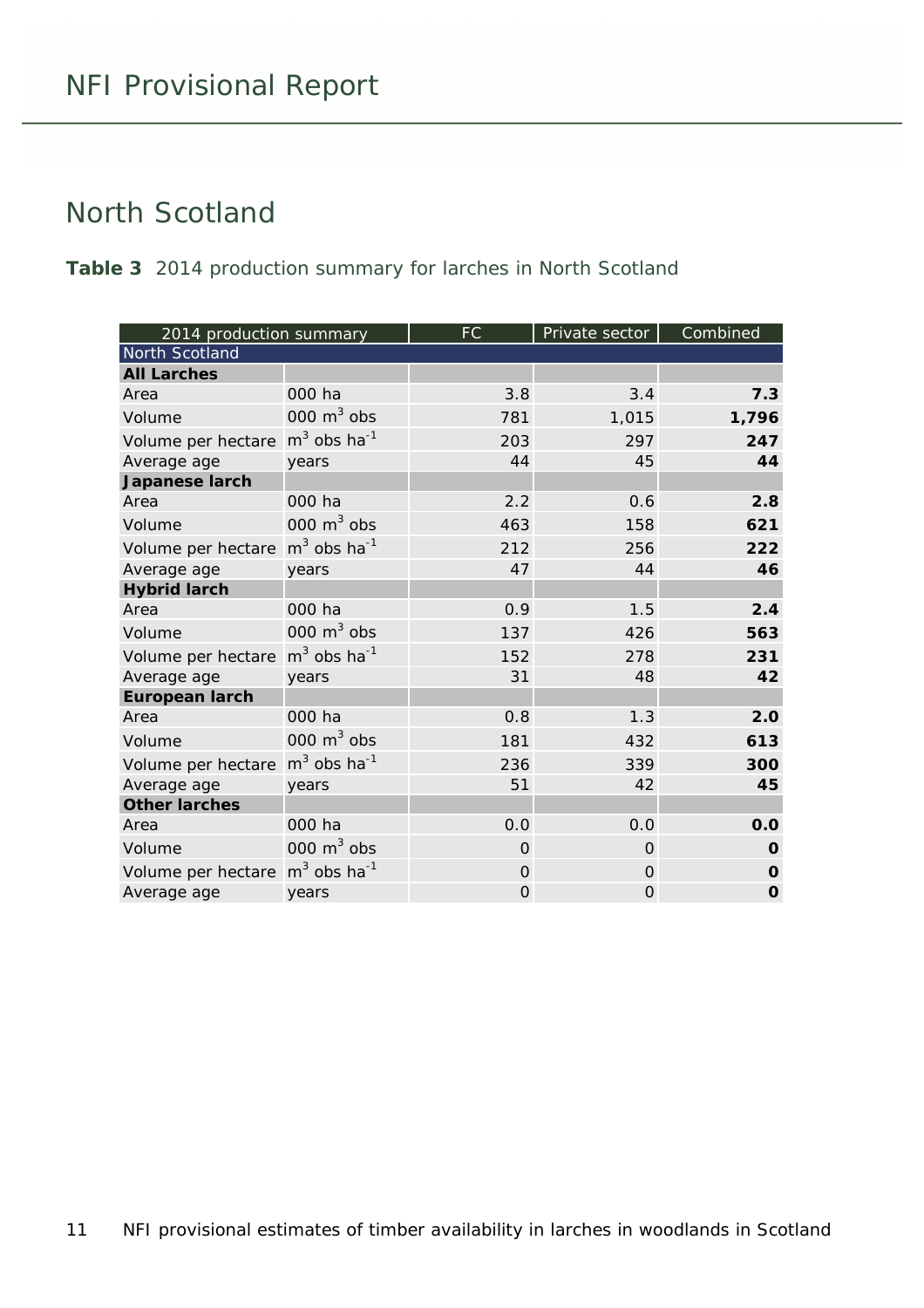<span id="page-11-1"></span>**Table 4** Forecast of larches assuming clearfell in 2014 in North Scotland

|                       | FC.                             | Private sector                  |     | <b>Total</b>                    |
|-----------------------|---------------------------------|---------------------------------|-----|---------------------------------|
| Top diameter class    | 2014 volume                     | 2014 volume                     |     | 2014 volume                     |
|                       | $(000 \text{ m}^3 \text{ obs})$ | $(000 \text{ m}^3 \text{ obs})$ | SE% | $(000 \text{ m}^3 \text{ obs})$ |
| North Scotland        |                                 |                                 |     |                                 |
| <b>All Larches</b>    | 781                             | 1,015                           | 27  | 1,796                           |
| 7-20 cm               | 441                             | 486                             | 27  | 927                             |
| $20+cm$               | 340                             | 529                             | 33  | 869                             |
| <b>Japanese larch</b> | 463                             | 158                             | 65  | 621                             |
| 7-20 cm               | 242                             | 113                             | 65  | 356                             |
| $20+cm$               | 221                             | 44                              | 71  | 265                             |
| <b>Hybrid larch</b>   | 137                             | 426                             | 33  | 563                             |
| 7-20 cm               | 106                             | 182                             | 38  | 288                             |
| $20+cm$               | 31                              | 244                             | 40  | 275                             |
| <b>European larch</b> | 181                             | 432                             | 52  | 613                             |
| 7-20 cm               | 93                              | 191                             | 48  | 284                             |
| $20+cm$               | 88                              | 241                             | 59  | 329                             |
| <b>Other larches</b>  | O                               | O                               |     | O                               |
| 7-20 cm               | $\Omega$                        | $\Omega$                        |     | $\Omega$                        |
| $20+cm$               | Ο                               | $\Omega$                        |     | O                               |

<span id="page-11-0"></span>**Figure 4** Volume (000 m<sup>3</sup> obs) of larches in woodlands in North Scotland at clearfell in 2014

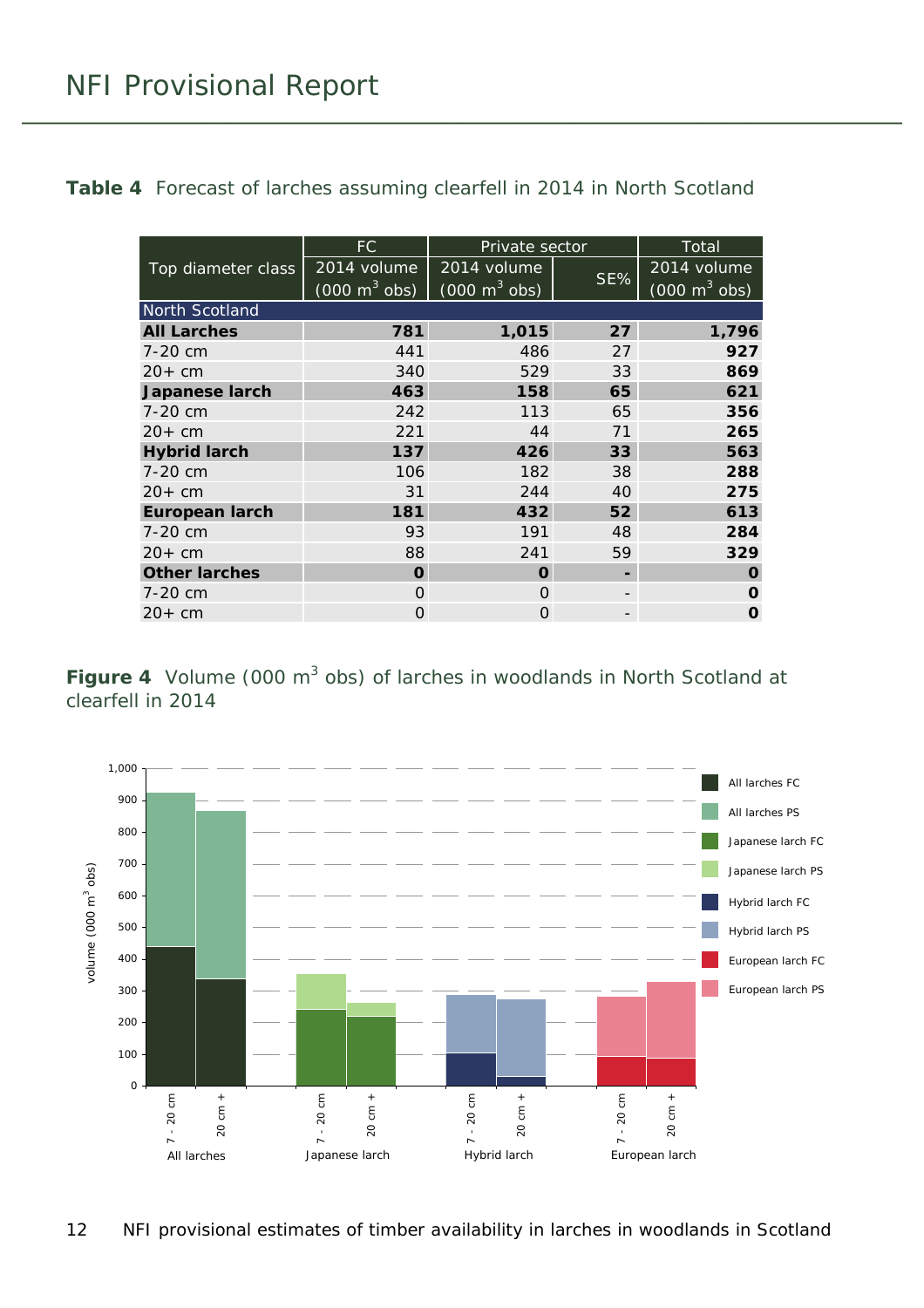#### <span id="page-12-0"></span>North East Scotland

<span id="page-12-1"></span>**Table 5** 2014 production summary for larches in North East Scotland

| 2014 production summary |                           | <b>FC</b> | Private sector | Combined    |
|-------------------------|---------------------------|-----------|----------------|-------------|
| North East Scotland     |                           |           |                |             |
| <b>All Larches</b>      |                           |           |                |             |
| Area                    | 000 ha                    | 4.8       | 10.4           | 15.2        |
| Volume                  | 000 $m3$ obs              | 901       | 3,628          | 4,529       |
| Volume per hectare      | $m3$ obs ha <sup>-1</sup> | 189       | 349            | 299         |
| Average age             | years                     | 51        | 50             | 50          |
| Japanese larch          |                           |           |                |             |
| Area                    | 000 ha                    | 2.7       | 0.8            | 3.4         |
| Volume                  | 000 $m3$ obs              | 564       | 250            | 813         |
| Volume per hectare      | $m3$ obs ha <sup>-1</sup> | 211       | 323            | 236         |
| Average age             | years                     | 55        | 67             | 58          |
| <b>Hybrid larch</b>     |                           |           |                |             |
| Area                    | 000 ha                    | 1.3       | 7.4            | 8.6         |
| Volume                  | 000 $m^3$ obs             | 179       | 2,568          | 2,747       |
| Volume per hectare      | $m3$ obs ha <sup>-1</sup> | 142       | 349            | 319         |
| Average age             | years                     | 36        | 47             | 45          |
| <b>European larch</b>   |                           |           |                |             |
| Area                    | 000 ha                    | 0.8       | 2.3            | 3.1         |
| Volume                  | 000 $m3$ obs              | 159       | 810            | 969         |
| Volume per hectare      | $m3$ obs ha <sup>-1</sup> | 191       | 359            | 314         |
| Average age             | years                     | 62        | 52             | 55          |
| <b>Other larches</b>    |                           |           |                |             |
| Area                    | 000 ha                    | 0.0       | 0.0            | 0.0         |
| Volume                  | 000 $m^3$ obs             | $\Omega$  | $\Omega$       | O           |
| Volume per hectare      | $m3$ obs ha <sup>-1</sup> | $\Omega$  | $\Omega$       | $\Omega$    |
| Average age             | years                     | 0         | 0              | $\mathbf 0$ |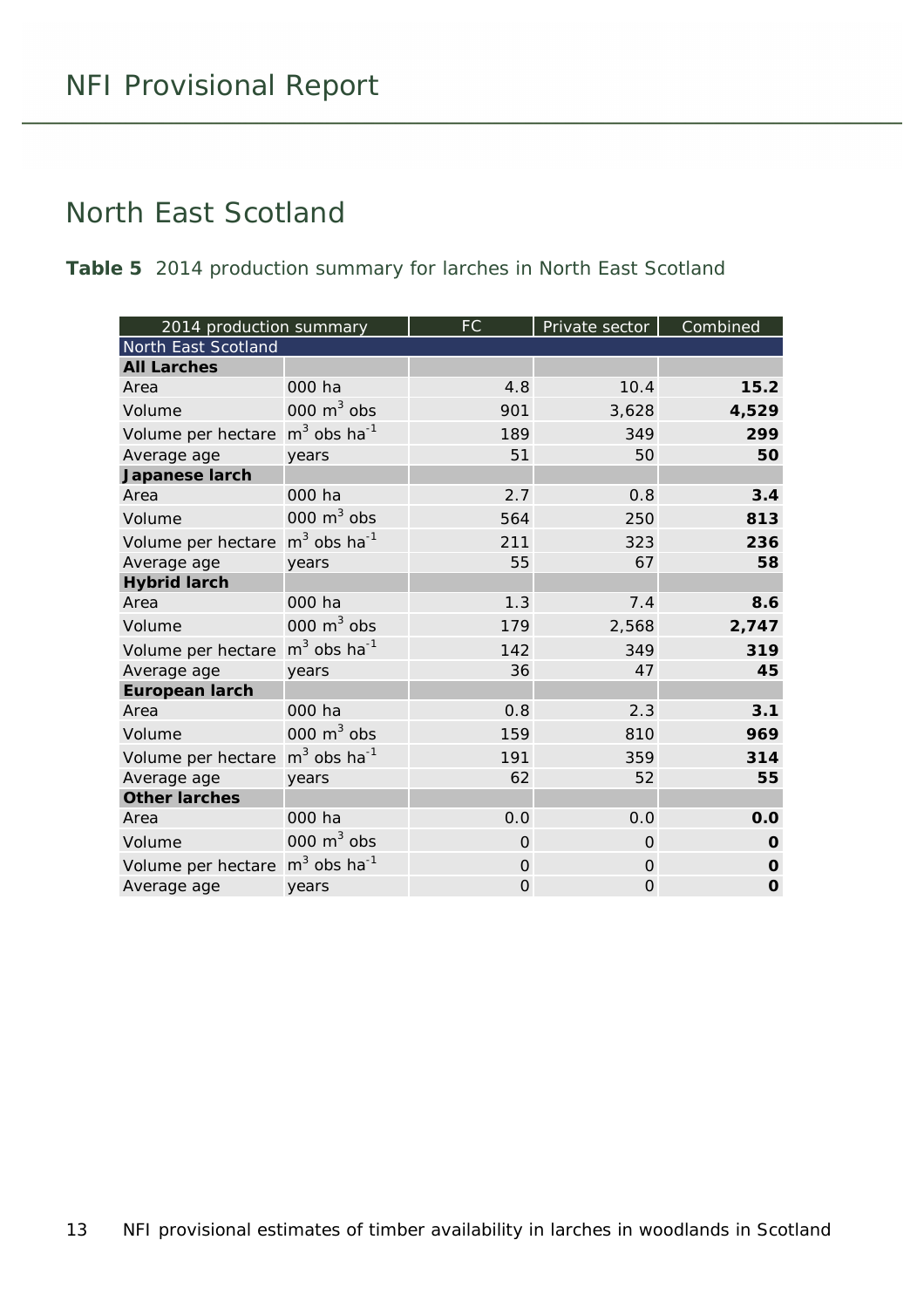<span id="page-13-1"></span>**Table 6** Forecast of larches assuming clearfell in 2014 in North East Scotland

|                       | FC                              | Private sector                  |     | Total                           |
|-----------------------|---------------------------------|---------------------------------|-----|---------------------------------|
| Top diameter class    | 2014 volume                     | 2014 volume                     |     | 2014 volume                     |
|                       | $(000 \text{ m}^3 \text{ obs})$ | $(000 \text{ m}^3 \text{ obs})$ | SE% | $(000 \text{ m}^3 \text{ obs})$ |
| North East Scotland   |                                 |                                 |     |                                 |
| <b>All Larches</b>    | 901                             | 3,628                           | 18  | 4,529                           |
| 7-20 cm               | 376                             | 988                             | 21  | 1,364                           |
| $20+$ cm              | 525                             | 2,641                           | 19  | 3,165                           |
| Japanese larch        | 564                             | 250                             | 65  | 813                             |
| 7-20 cm               | 212                             | 122                             | 69  | 334                             |
| $20+cm$               | 352                             | 128                             | 63  | 480                             |
| <b>Hybrid larch</b>   | 179                             | 2,568                           | 22  | 2,747                           |
| 7-20 cm               | 89                              | 702                             | 26  | 791                             |
| $20+cm$               | 89                              | 1,867                           | 24  | 1,956                           |
| <b>European larch</b> | 159                             | 810                             | 35  | 969                             |
| 7-20 cm               | 75                              | 164                             | 37  | 239                             |
| $20+cm$               | 84                              | 646                             | 37  | 730                             |
| <b>Other larches</b>  | O                               | O                               |     | O                               |
| 7-20 cm               | O                               | O                               |     | O                               |
| $20+cm$               | Ω                               | 0                               |     | O                               |

<span id="page-13-0"></span>**Figure 5** Volume (000 m<sup>3</sup> obs) of larches in woodlands in North East Scotland at clearfell in 2014

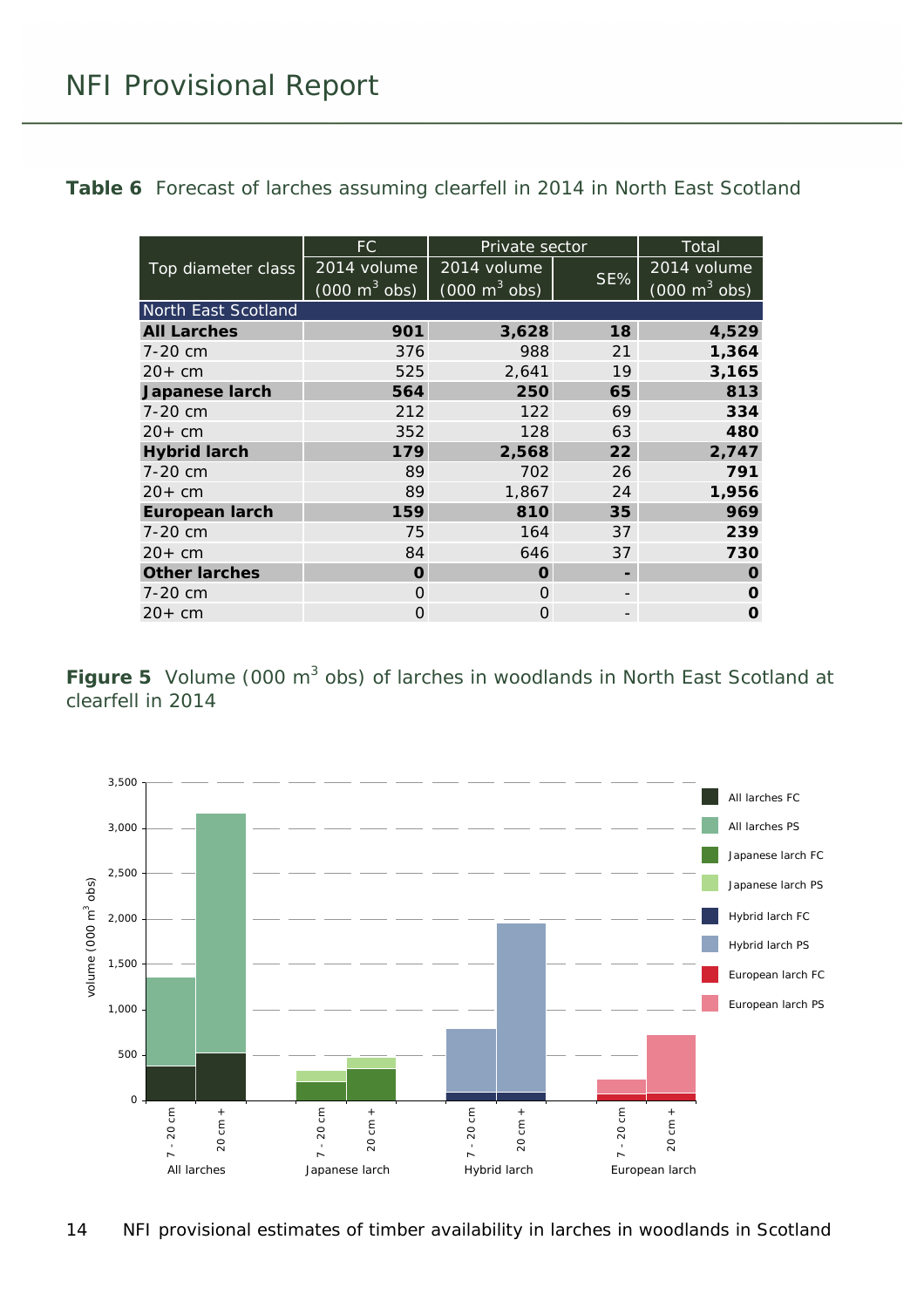#### <span id="page-14-0"></span>East Scotland

#### <span id="page-14-1"></span>**Table 7** 2014 production summary for larches in East Scotland

| 2014 production summary |                           | <b>FC</b>      | Private sector | Combined    |
|-------------------------|---------------------------|----------------|----------------|-------------|
| <b>East Scotland</b>    |                           |                |                |             |
| <b>All Larches</b>      |                           |                |                |             |
| Area                    | 000 ha                    | 2.2            | 9.3            | 11.5        |
| Volume                  | 000 $m3$ obs              | 433            | 3,296          | 3,729       |
| Volume per hectare      | $m3$ obs ha <sup>-1</sup> | 196            | 356            | 325         |
| Average age             | years                     | 47             | 43             | 44          |
| Japanese larch          |                           |                |                |             |
| Area                    | 000 ha                    | 0.9            | 0.2            | 1.0         |
| Volume                  | 000 $m3$ obs              | 200            | 85             | 285         |
| Volume per hectare      | $m3$ obs ha <sup>-1</sup> | 228            | 540            | 276         |
| Average age             | years                     | 52             | 57             | 53          |
| <b>Hybrid larch</b>     |                           |                |                |             |
| Area                    | 000 ha                    | 0.7            | 8.0            | 8.7         |
| Volume                  | 000 $m^3$ obs             | 130            | 2,913          | 3,043       |
| Volume per hectare      | $m3$ obs ha <sup>-1</sup> | 189            | 365            | 351         |
| Average age             | years                     | 43             | 43             | 43          |
| <b>European larch</b>   |                           |                |                |             |
| Area                    | 000 ha                    | 0.6            | 1.1            | 1.8         |
| Volume                  | 000 $m3$ obs              | 102            | 295            | 398         |
| Volume per hectare      | $m3$ obs ha <sup>-1</sup> | 159            | 266            | 227         |
| Average age             | years                     | 45             | 39             | 41          |
| <b>Other larches</b>    |                           |                |                |             |
| Area                    | 000 ha                    | 0.0            | 0.0            | 0.0         |
| Volume                  | 000 $m3$ obs              | $\overline{O}$ | $\Omega$       | $\mathbf 0$ |
| Volume per hectare      | $m3$ obs ha <sup>-1</sup> | $\Omega$       | $\Omega$       | $\mathbf 0$ |
| Average age             | years                     | 0              | 0              | $\mathbf 0$ |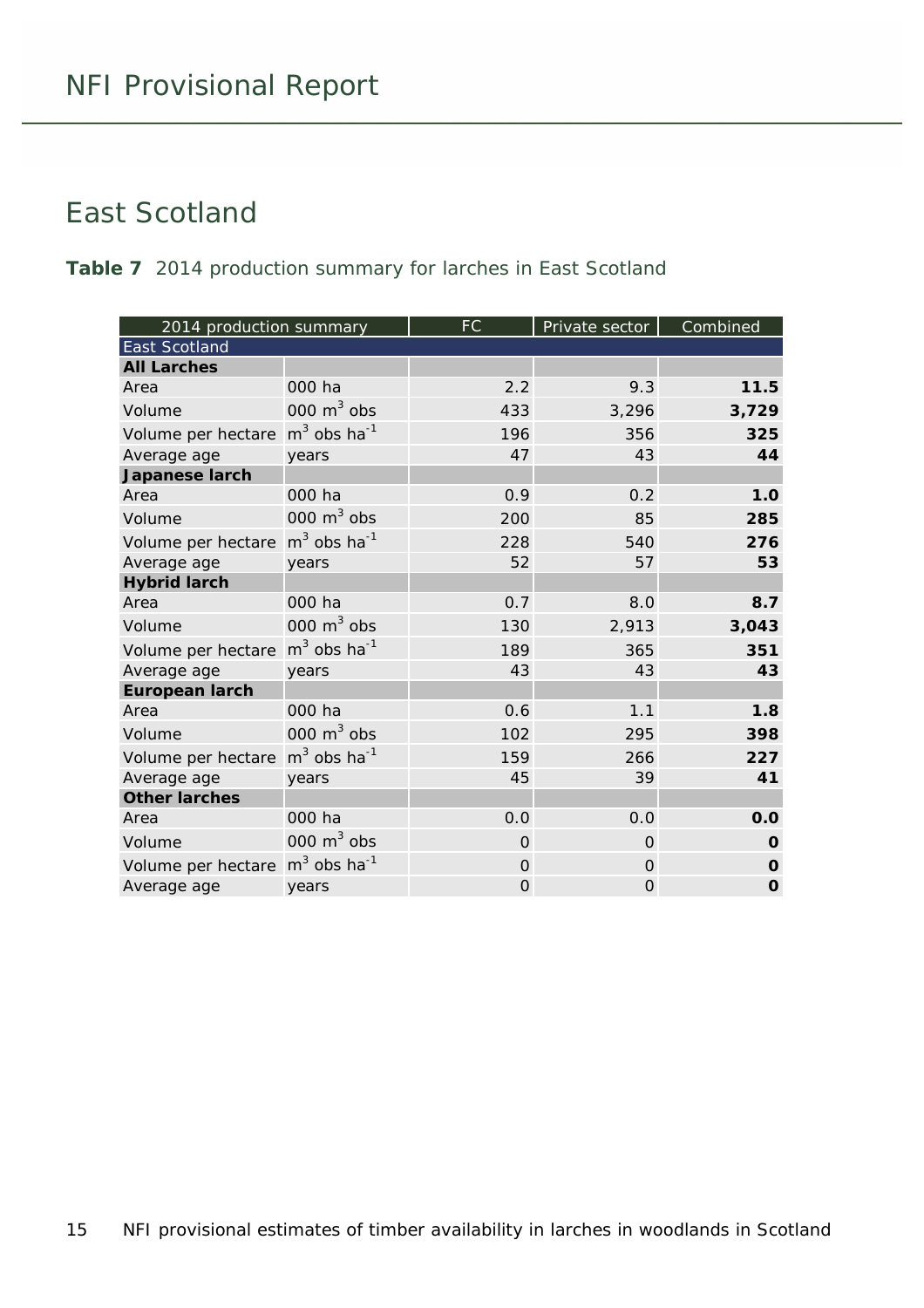<span id="page-15-1"></span>**Table 8** Forecast of larches assuming clearfell in 2014 in East Scotland

|                       | FC.                             | Private sector                  |     | Total                           |
|-----------------------|---------------------------------|---------------------------------|-----|---------------------------------|
| Top diameter class    | 2014 volume                     | 2014 volume                     |     | 2014 volume                     |
|                       | $(000 \text{ m}^3 \text{ obs})$ | $(000 \text{ m}^3 \text{ obs})$ | SE% | $(000 \text{ m}^3 \text{ obs})$ |
| <b>East Scotland</b>  |                                 |                                 |     |                                 |
| <b>All Larches</b>    | 433                             | 3,296                           | 16  | 3,729                           |
| 7-20 cm               | 222                             | 1,014                           | 15  | 1,236                           |
| $20+$ cm              | 211                             | 2,282                           | 19  | 2,493                           |
| <b>Japanese larch</b> | 200                             | 85                              | 96  | 285                             |
| 7-20 cm               | 95                              | 26                              | 89  | 121                             |
| $20+$ cm              | 105                             | 60                              | 100 | 164                             |
| <b>Hybrid larch</b>   | 130                             | 2,913                           | 18  | 3,043                           |
| 7-20 cm               | 76                              | 903                             | 17  | 978                             |
| $20+cm$               | 54                              | 2,010                           | 21  | 2,065                           |
| <b>European larch</b> | 102                             | 295                             | 51  | 398                             |
| 7-20 cm               | 50                              | 86                              | 49  | 136                             |
| $20+$ cm              | 52                              | 210                             | 56  | 262                             |
| <b>Other larches</b>  | O                               | O                               |     | O                               |
| 7-20 cm               | O                               | $\Omega$                        |     | O                               |
| $20+cm$               | Ο                               | $\Omega$                        |     | O                               |

<span id="page-15-0"></span>**Figure 6** Volume (000 m<sup>3</sup> obs) of larches in woodlands in East Scotland at clearfell in 2014

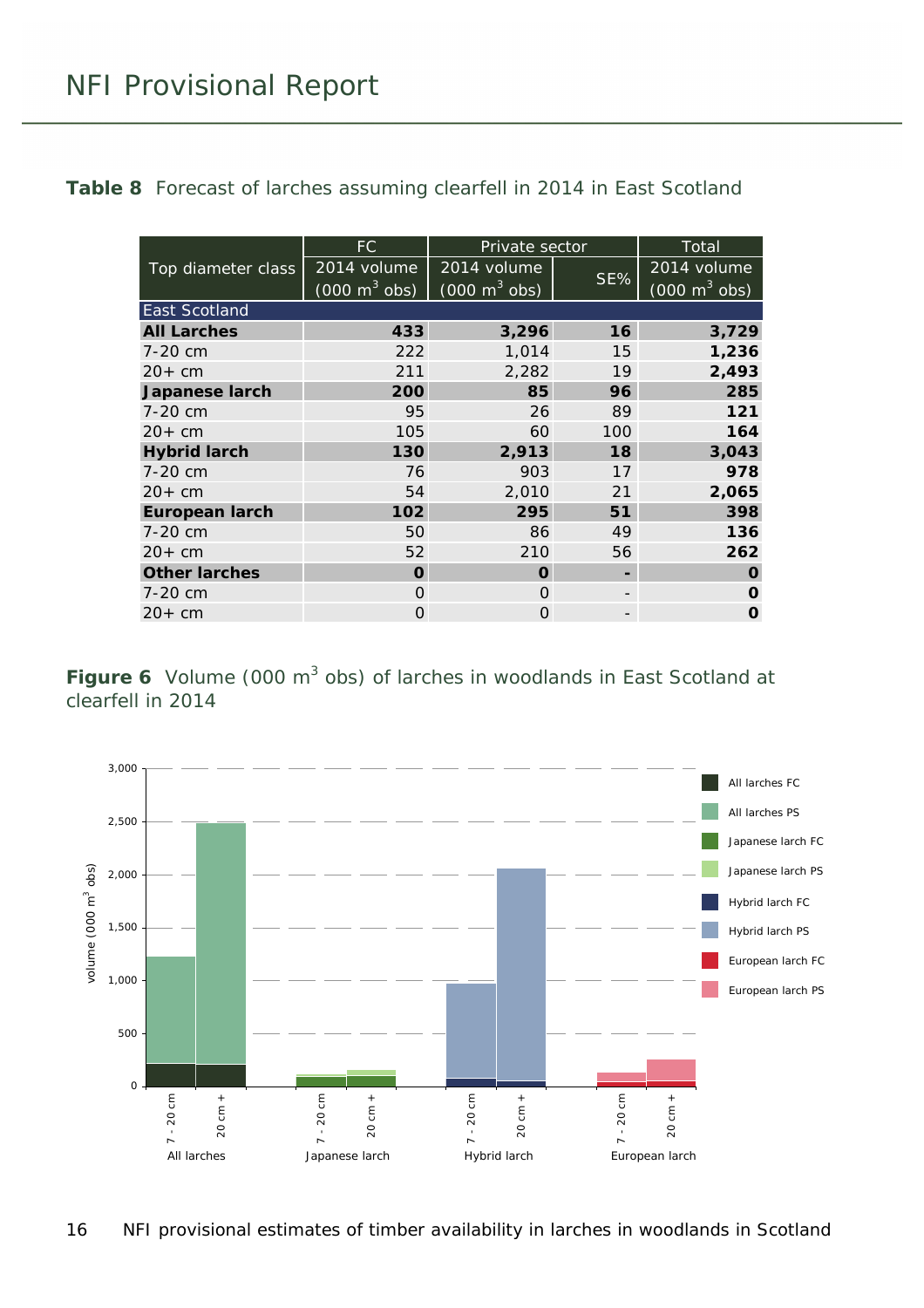#### <span id="page-16-0"></span>South Scotland

<span id="page-16-1"></span>**Table 9** 2014 production summary for larches in South Scotland

| 2014 production summary |                           | <b>FC</b> | Private sector | Combined    |
|-------------------------|---------------------------|-----------|----------------|-------------|
| South Scotland          |                           |           |                |             |
| <b>All Larches</b>      |                           |           |                |             |
| Area                    | 000 ha                    | 8.3       | 12.8           | 21.2        |
| Volume                  | 000 $m3$ obs              | 1,485     | 3,629          | 5,114       |
| Volume per hectare      | $m3$ obs ha <sup>-1</sup> | 178       | 283            | 242         |
| Average age             | years                     | 36        | 39             | 38          |
| Japanese larch          |                           |           |                |             |
| Area                    | 000 ha                    | 5.3       | 2.6            | 7.9         |
| Volume                  | 000 $m3$ obs              | 1,098     | 467            | 1,564       |
| Volume per hectare      | $m3$ obs ha <sup>-1</sup> | 207       | 176            | 197         |
| Average age             | years                     | 41        | 29             | 37          |
| <b>Hybrid larch</b>     |                           |           |                |             |
| Area                    | 000 ha                    | 2.8       | 7.9            | 10.6        |
| Volume                  | 000 $m3$ obs              | 326       | 2,434          | 2,761       |
| Volume per hectare      | $m3$ obs ha <sup>-1</sup> | 119       | 309            | 260         |
| Average age             | years                     | 25        | 42             | 38          |
| <b>European larch</b>   |                           |           |                |             |
| Area                    | 000 ha                    | 0.3       | 2.3            | 2.6         |
| Volume                  | 000 $m3$ obs              | 61        | 728            | 789         |
| Volume per hectare      | $m3$ obs ha <sup>-1</sup> | 215       | 313            | 302         |
| Average age             | years                     | 55        | 39             | 41          |
| <b>Other larches</b>    |                           |           |                |             |
| Area                    | 000 ha                    | 0.0       | 0.0            | 0.0         |
| Volume                  | 000 $m3$ obs              | $\Omega$  | $\Omega$       | $\mathbf 0$ |
| Volume per hectare      | $m3$ obs ha <sup>-1</sup> | 0         | $\Omega$       | $\mathbf 0$ |
| Average age             | years                     | 0         | 0              | $\mathbf 0$ |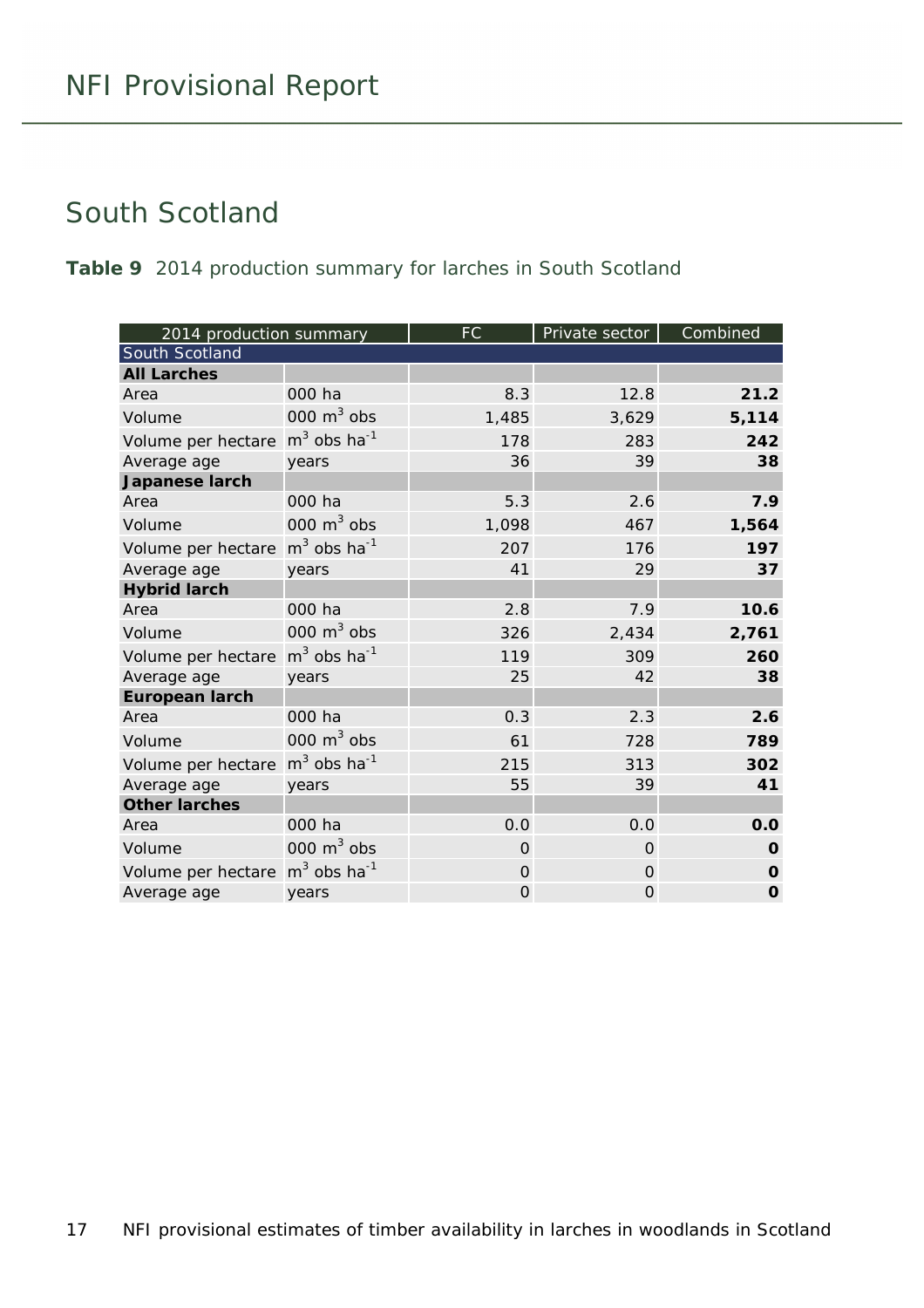<span id="page-17-1"></span>Table 10 Forecast of larches assuming clearfell in 2014 in South Scotland

|                       | FC.                             | Private sector                  |     | Total                           |
|-----------------------|---------------------------------|---------------------------------|-----|---------------------------------|
| Top diameter class    | 2014 volume                     | 2014 volume                     |     | 2014 volume                     |
|                       | $(000 \text{ m}^3 \text{ obs})$ | $(000 \text{ m}^3 \text{ obs})$ | SE% | $(000 \text{ m}^3 \text{ obs})$ |
| South Scotland        |                                 |                                 |     |                                 |
| <b>All Larches</b>    | 1,485                           | 3,629                           | 16  | 5,114                           |
| 7-20 cm               | 825                             | 1,539                           | 16  | 2,364                           |
| $20+cm$               | 659                             | 2,090                           | 20  | 2,750                           |
| <b>Japanese larch</b> | 1,098                           | 467                             | 29  | 1,564                           |
| 7-20 cm               | 557                             | 324                             | 33  | 880                             |
| $20+cm$               | 541                             | 143                             | 26  | 684                             |
| <b>Hybrid larch</b>   | 326                             | 2,434                           | 21  | 2,761                           |
| $7 - 20$ cm           | 236                             | 844                             | 20  | 1,080                           |
| $20+$ cm              | 91                              | 1,590                           | 25  | 1,681                           |
| <b>European larch</b> | 61                              | 728                             | 36  | 789                             |
| 7-20 cm               | 33                              | 371                             | 42  | 404                             |
| $20+cm$               | 28                              | 357                             | 38  | 385                             |
| <b>Other larches</b>  | O                               | O                               |     | O                               |
| 7-20 cm               | O                               | $\Omega$                        |     | O                               |
| $20+cm$               | Ω                               | O                               |     | O                               |

<span id="page-17-0"></span>**Figure 7** Volume (000 m<sup>3</sup> obs) of larches in woodlands in South Scotland at clearfell in 2014

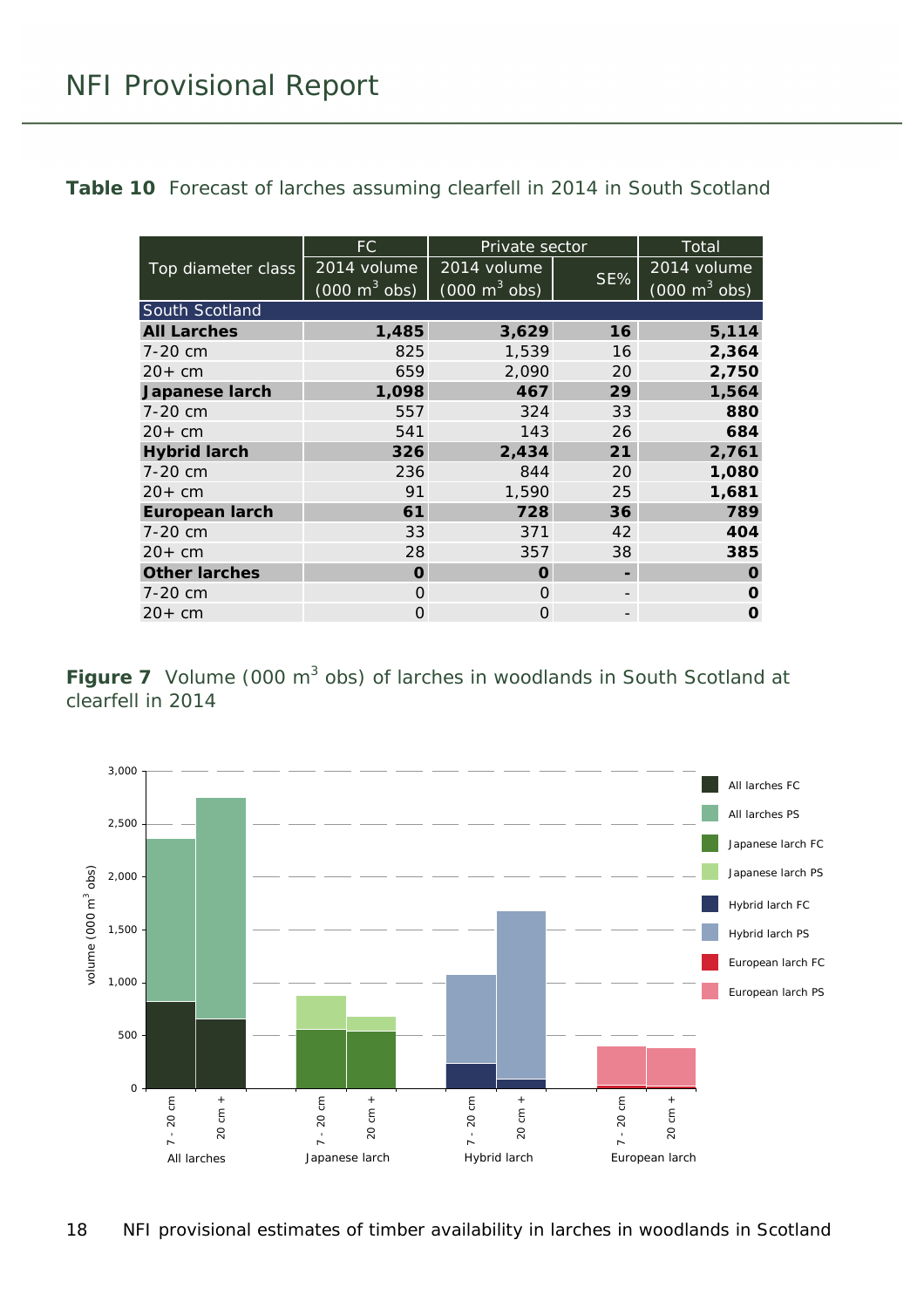#### <span id="page-18-0"></span>West Scotland

<span id="page-18-1"></span>**Table 11** 2014 production summary for larches in West Scotland

| 2014 production summary |                           | <b>FC</b> | Private sector | Combined    |
|-------------------------|---------------------------|-----------|----------------|-------------|
| <b>West Scotland</b>    |                           |           |                |             |
| <b>All Larches</b>      |                           |           |                |             |
| Area                    | 000 ha                    | 7.1       | 5.7            | 12.8        |
| Volume                  | 000 $m3$ obs              | 1,676     | 2,117          | 3,793       |
| Volume per hectare      | $m3$ obs ha <sup>-1</sup> | 237       | 373            | 297         |
| Average age             | years                     | 41        | 43             | 42          |
| Japanese larch          |                           |           |                |             |
| Area                    | 000 ha                    | 4.3       | 0.1            | 4.4         |
| Volume                  | 000 $m3$ obs              | 1,069     | 12             | 1,081       |
| Volume per hectare      | $m3$ obs ha <sup>-1</sup> | 251       | 122            | 248         |
| Average age             | years                     | 43        | 24             | 43          |
| <b>Hybrid larch</b>     |                           |           |                |             |
| Area                    | 000 ha                    | 2.3       | 2.5            | 4.8         |
| Volume                  | 000 $m3$ obs              | 461       | 888            | 1,349       |
| Volume per hectare      | $m3$ obs ha <sup>-1</sup> | 198       | 361            | 282         |
| Average age             | years                     | 33        | 43             | 38          |
| <b>European larch</b>   |                           |           |                |             |
| Area                    | 000 ha                    | 0.5       | 3.1            | 3.6         |
| Volume                  | 000 $m3$ obs              | 147       | 1,216          | 1,363       |
| Volume per hectare      | $m3$ obs ha <sup>-1</sup> | 289       | 390            | 376         |
| Average age             | years                     | 65        | 44             | 47          |
| <b>Other larches</b>    |                           |           |                |             |
| Area                    | 000 ha                    | 0.0       | 0.0            | 0.0         |
| Volume                  | 000 $m3$ obs              | $\Omega$  | $\Omega$       | O           |
| Volume per hectare      | $m3$ obs ha <sup>-1</sup> | 0         | $\Omega$       | $\mathbf 0$ |
| Average age             | years                     | 0         | 0              | $\mathbf 0$ |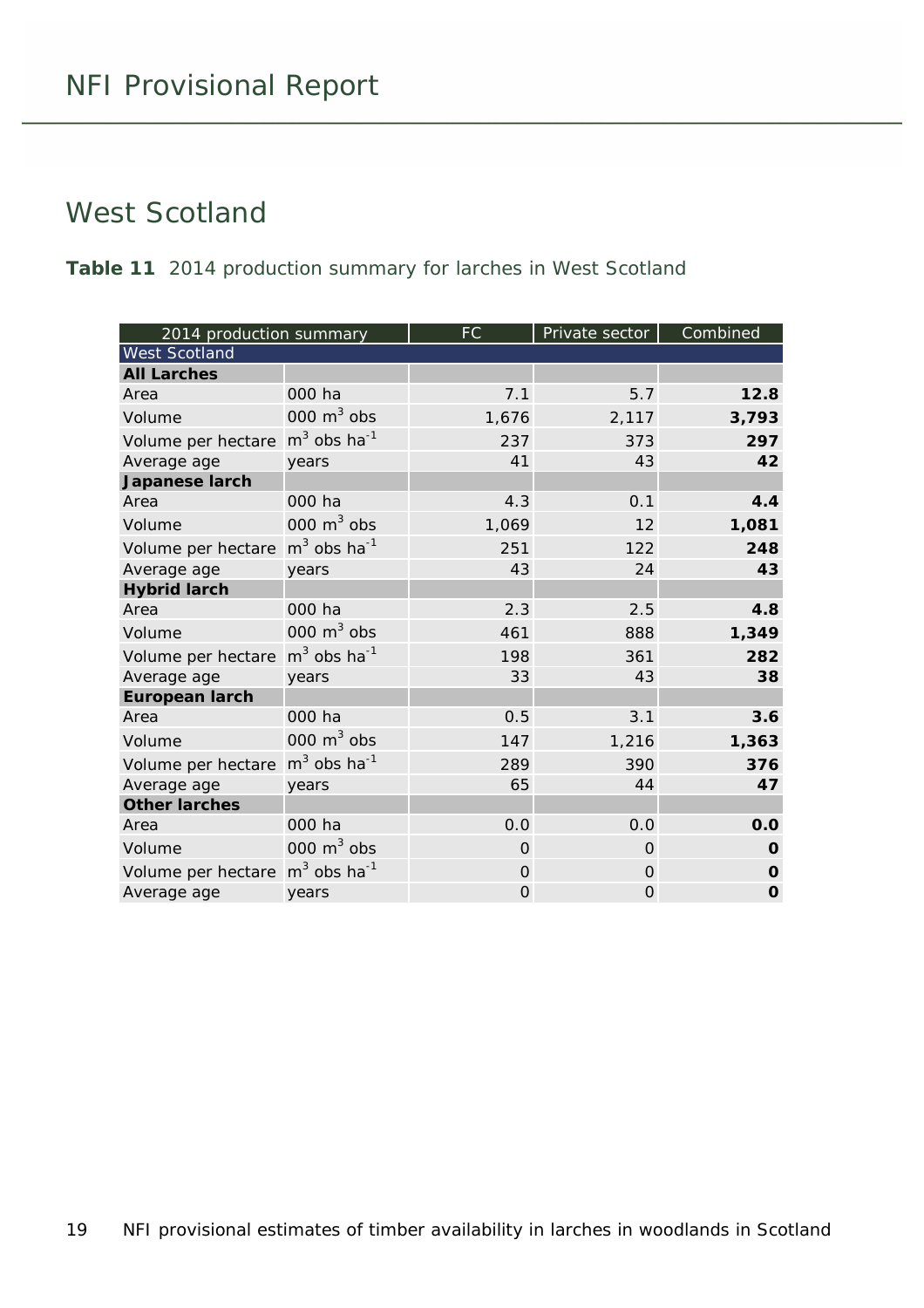<span id="page-19-1"></span>**Table 12** Forecast of larches assuming clearfell in 2014 in West Scotland

|                       | FC.                             | Private sector                  |     | <b>Total</b>                    |
|-----------------------|---------------------------------|---------------------------------|-----|---------------------------------|
| Top diameter class    | 2014 volume                     | 2014 volume                     | SE% | 2014 volume                     |
|                       | $(000 \text{ m}^3 \text{ obs})$ | $(000 \text{ m}^3 \text{ obs})$ |     | $(000 \text{ m}^3 \text{ obs})$ |
| <b>West Scotland</b>  |                                 |                                 |     |                                 |
| <b>All Larches</b>    | 1,676                           | 2,117                           | 20  | 3,793                           |
| 7-20 cm               | 1,069                           | 902                             | 22  | 1,971                           |
| $20+$ cm              | 608                             | 1,214                           | 23  | 1,822                           |
| <b>Japanese larch</b> | 1,069                           | 12                              | 86  | 1,081                           |
| 7-20 cm               | 667                             | 11                              | 84  | 678                             |
| $20+$ cm              | 402                             | $\mathcal{P}$                   | 102 | 403                             |
| <b>Hybrid larch</b>   | 461                             | 888                             | 32  | 1,349                           |
| 7-20 cm               | 329                             | 453                             | 37  | 782                             |
| $20+$ cm              | 132                             | 435                             | 38  | 567                             |
| <b>European larch</b> | 147                             | 1,216                           | 27  | 1,363                           |
| 7-20 cm               | 73                              | 439                             | 25  | 511                             |
| $20+cm$               | 74                              | 777                             | 30  | 851                             |
| <b>Other larches</b>  | O                               | O                               |     | O                               |
| 7-20 cm               | $\Omega$                        | $\Omega$                        |     | O                               |
| $20+cm$               | Ο                               | $\Omega$                        |     | O                               |

<span id="page-19-0"></span>**Figure 8** Volume (000 m<sup>3</sup> obs) of larches in woodlands in West Scotland at clearfell in 2014

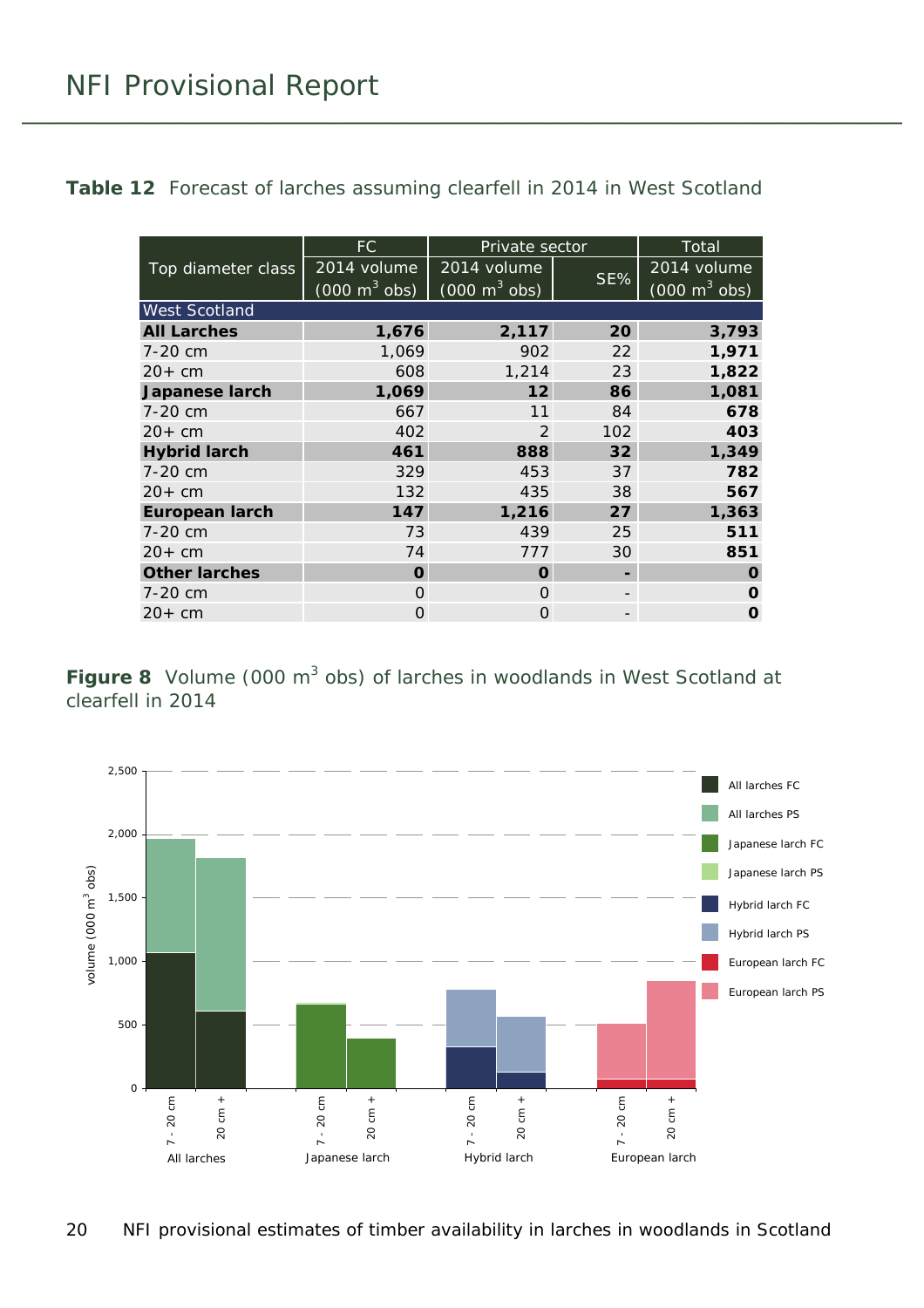#### <span id="page-20-0"></span>South-west Scotland

The estimates presented in this report for the Phytophthora risk zones in south-west Scotland are provided on a cumulative basis, as zone 1 alone, zones 1 and 2 combined, and finally zones 1, 2 and 3 combined.

<span id="page-20-1"></span>**Map 2** Phytophthora zones in south-west Scotland

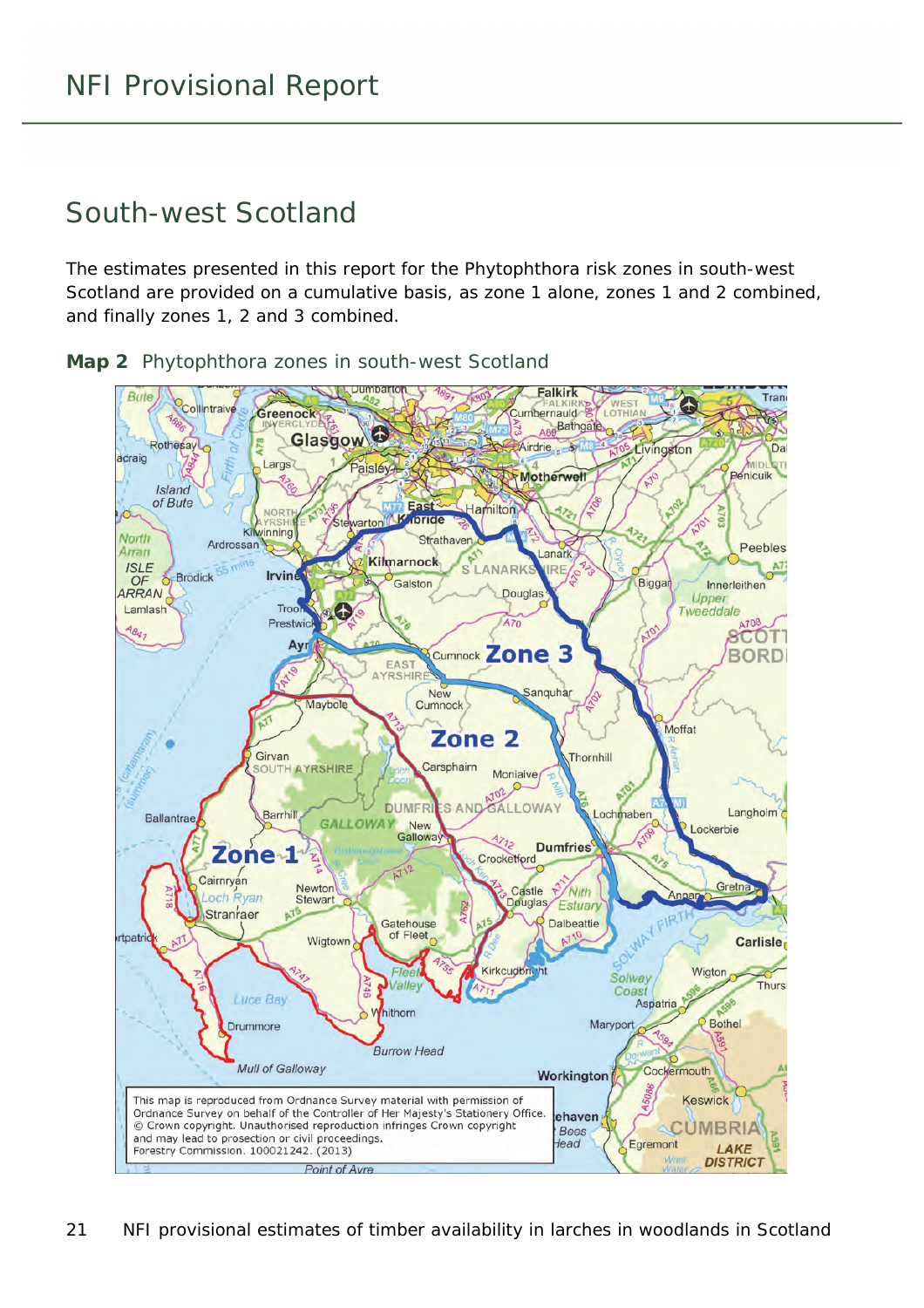#### <span id="page-21-0"></span>South-west Scotland (zone 1)

<span id="page-21-1"></span>**Table 13** 2014 production summary for larches in south-west Scotland (zone 1)

| 2014 production summary                                |                           | <b>FC</b> | Private sector | Combined    |
|--------------------------------------------------------|---------------------------|-----------|----------------|-------------|
| South-west Scotland (zone 1)                           |                           |           |                |             |
| <b>All Larches</b>                                     |                           |           |                |             |
| Area                                                   | 000 ha                    | 4.2       | 2.5            | 6.6         |
| Volume                                                 | 000 $m3$ obs              | 741       | 1,010          | 1,751       |
| Volume per hectare m <sup>3</sup> obs ha <sup>-1</sup> |                           | 177       | 411            | 264         |
| Average age                                            | years                     | 35        | 42             | 38          |
| Japanese larch                                         |                           |           |                |             |
| Area                                                   | 000 ha                    | 2.9       | 0.0            | 2.9         |
| Volume                                                 | 000 $m^3$ obs             | 592       | $\Omega$       | 592         |
| Volume per hectare                                     | $m3$ obs ha <sup>-1</sup> | 206       | $\Omega$       | 206         |
| Average age                                            | years                     | 39        | 0              | 39          |
| <b>Hybrid larch</b>                                    |                           |           |                |             |
| Area                                                   | 000 ha                    | 1.2       | 1.7            | 2.9         |
| Volume                                                 | 000 $m3$ obs              | 141       | 805            | 946         |
| Volume per hectare                                     | $m3$ obs ha <sup>-1</sup> | 114       | 474            | 323         |
| Average age                                            | years                     | 25        | 42             | 35          |
| <b>European larch</b>                                  |                           |           |                |             |
| Area                                                   | 000 ha                    | 0.1       | 0.8            | 0.8         |
| Volume                                                 | 000 $m3$ obs              | 8         | 205            | 214         |
| Volume per hectare                                     | $m3$ obs ha <sup>-1</sup> | 118       | 271            | 258         |
| Average age                                            | years                     | 35        | 43             | 42          |
| <b>Other larches</b>                                   |                           |           |                |             |
| Area                                                   | 000 ha                    | 0.0       | 0.0            | 0.0         |
| Volume                                                 | 000 $m3$ obs              | $\Omega$  | $\Omega$       | $\mathbf 0$ |
| Volume per hectare                                     | $m3$ obs ha <sup>-1</sup> | 0         | $\Omega$       | $\mathbf 0$ |
| Average age                                            | years                     | 0         | 0              | $\mathbf 0$ |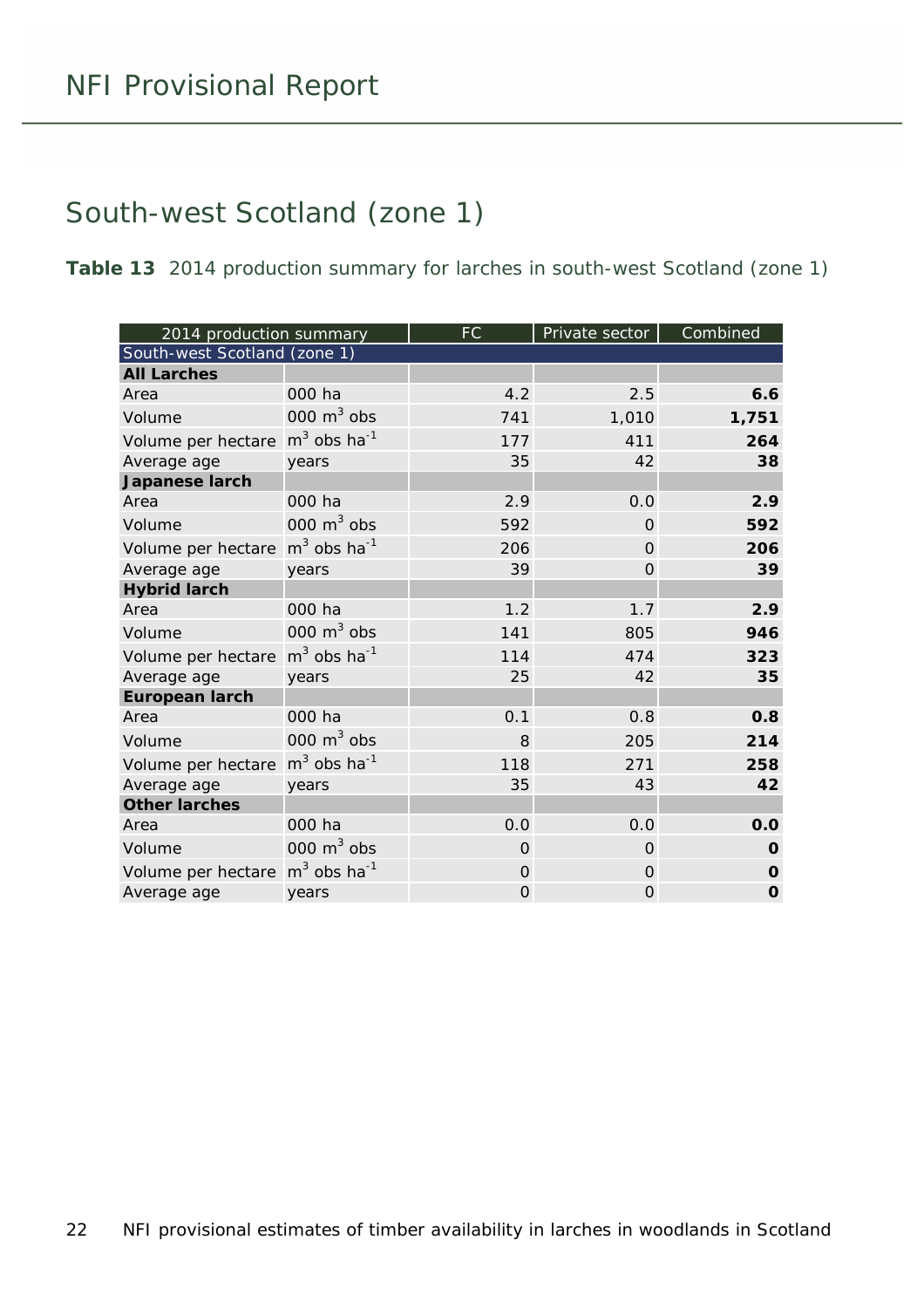<span id="page-22-1"></span>**Table 14** Forecast of larches assuming clearfell in 2014 in south-west Scotland (zone 1)

|                              | FC.                             | Private sector                  |     | Total                           |
|------------------------------|---------------------------------|---------------------------------|-----|---------------------------------|
| Top diameter class           | 2014 volume                     | 2014 volume                     |     | 2014 volume                     |
|                              | $(000 \text{ m}^3 \text{ obs})$ | $(000 \text{ m}^3 \text{ obs})$ | SE% | $(000 \text{ m}^3 \text{ obs})$ |
| South-west Scotland (zone 1) |                                 |                                 |     |                                 |
| <b>All Larches</b>           | 741                             | 1,010                           | 38  | 1,751                           |
| 7-20 cm                      | 435                             | 361                             | 38  | 797                             |
| $20+cm$                      | 306                             | 649                             | 43  | 955                             |
| Japanese larch               | 592                             | O                               |     | 592                             |
| 7-20 cm                      | 325                             | O                               |     | 325                             |
| $20+cm$                      | 267                             | Ω                               |     | 267                             |
| <b>Hybrid larch</b>          | 141                             | 805                             | 45  | 946                             |
| 7-20 cm                      | 104                             | 268                             | 43  | 372                             |
| $20+cm$                      | 36                              | 537                             | 51  | 573                             |
| <b>European larch</b>        | 8                               | 205                             | 66  | 214                             |
| 7-20 cm                      | 6                               | 93                              | 85  | 100                             |
| $20+cm$                      | $\mathcal{P}$                   | 112                             | 57  | 114                             |
| <b>Other larches</b>         | O                               | O                               |     | O                               |
| 7-20 cm                      | O                               | O                               |     | O                               |
| $20+cm$                      | Ω                               | 0                               |     | O                               |

<span id="page-22-0"></span>**Figure 9** Volume (000 m<sup>3</sup> obs) of larches in woodlands in south-west Scotland (zone 1) at clearfell in 2014

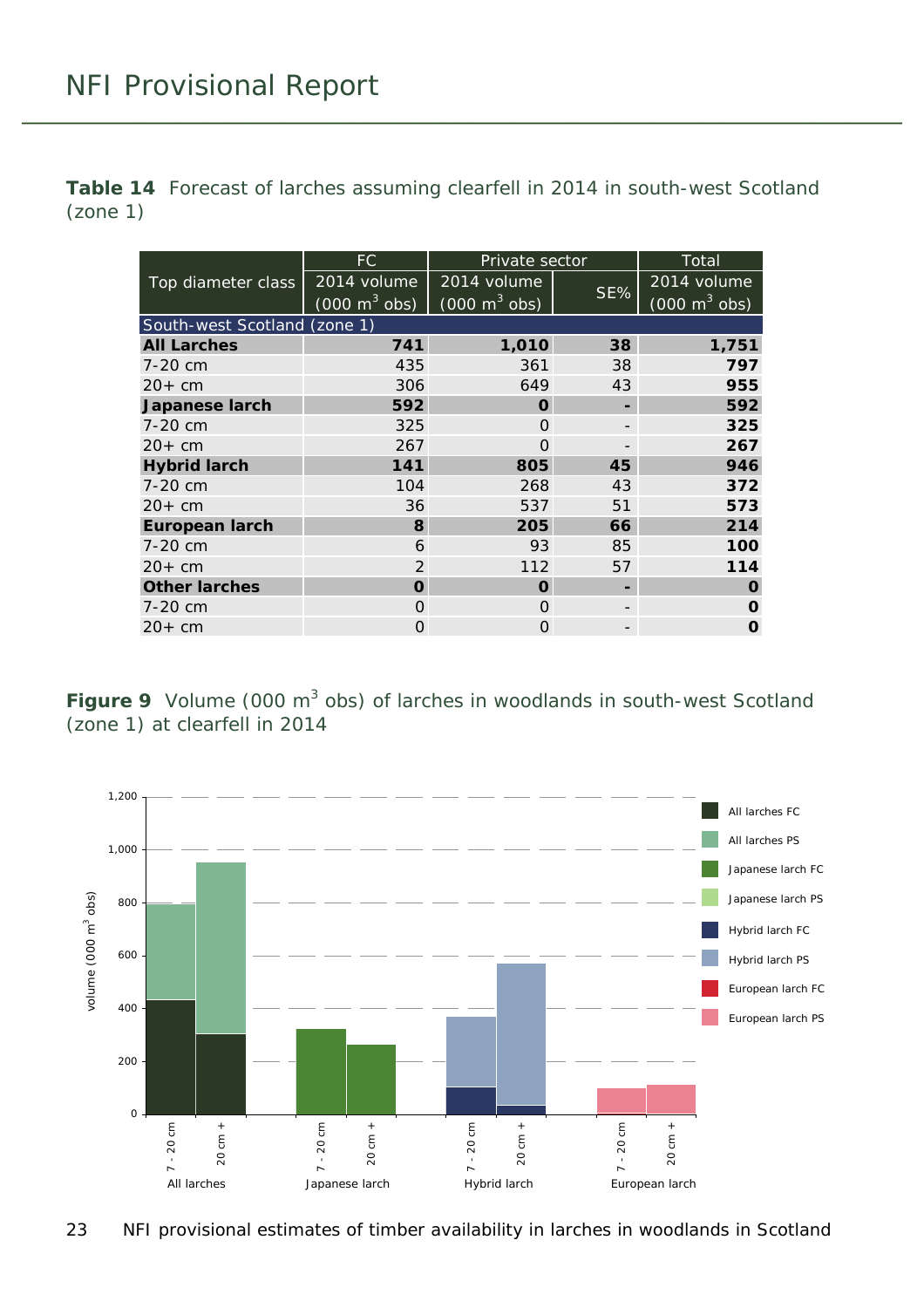#### <span id="page-23-0"></span>South-west Scotland (zones 1 + 2)

<span id="page-23-1"></span>**Table 15** 2014 production summary for larches in south-west Scotland (zones 1 + 2)

| 2014 production summary                                |                           | <b>FC</b> | Private sector | Combined    |
|--------------------------------------------------------|---------------------------|-----------|----------------|-------------|
| South-west Scotland (zones $1+2$ )                     |                           |           |                |             |
| <b>All Larches</b>                                     |                           |           |                |             |
| Area                                                   | 000 ha                    | 5.3       | 4.6            | 9.9         |
| Volume                                                 | 000 $m3$ obs              | 924       | 1,618          | 2,542       |
| Volume per hectare m <sup>3</sup> obs ha <sup>-1</sup> |                           | 176       | 350            | 257         |
| Average age                                            | years                     | 34        | 40             | 37          |
| Japanese larch                                         |                           |           |                |             |
| Area                                                   | 000 ha                    | 3.5       | 0.0            | 3.6         |
| Volume                                                 | 000 $m3$ obs              | 721       | 8              | 728         |
| Volume per hectare                                     | $m3$ obs ha <sup>-1</sup> | 204       | 203            | 204         |
| Average age                                            | years                     | 39        | 32             | 39          |
| <b>Hybrid larch</b>                                    |                           |           |                |             |
| Area                                                   | 000 ha                    | 1.6       | 3.4            | 5.1         |
| Volume                                                 | 000 $m3$ obs              | 191       | 1,270          | 1,462       |
| Volume per hectare                                     | $m3$ obs ha <sup>-1</sup> | 116       | 372            | 289         |
| Average age                                            | years                     | 24        | 40             | 35          |
| <b>European larch</b>                                  |                           |           |                |             |
| Area                                                   | 000 ha                    | 0.1       | 1.2            | 1.3         |
| Volume                                                 | 000 $m3$ obs              | 12        | 340            | 352         |
| Volume per hectare                                     | $m3$ obs ha <sup>-1</sup> | 136       | 291            | 280         |
| Average age                                            | years                     | 43        | 41             | 41          |
| <b>Other larches</b>                                   |                           |           |                |             |
| Area                                                   | 000 ha                    | 0.0       | 0.0            | 0.0         |
| Volume                                                 | 000 $m3$ obs              | $\Omega$  | $\Omega$       | $\mathbf 0$ |
| Volume per hectare m <sup>3</sup> obs ha <sup>-1</sup> |                           | $\Omega$  | $\Omega$       | $\mathbf 0$ |
| Average age                                            | years                     | 0         | 0              | $\mathbf 0$ |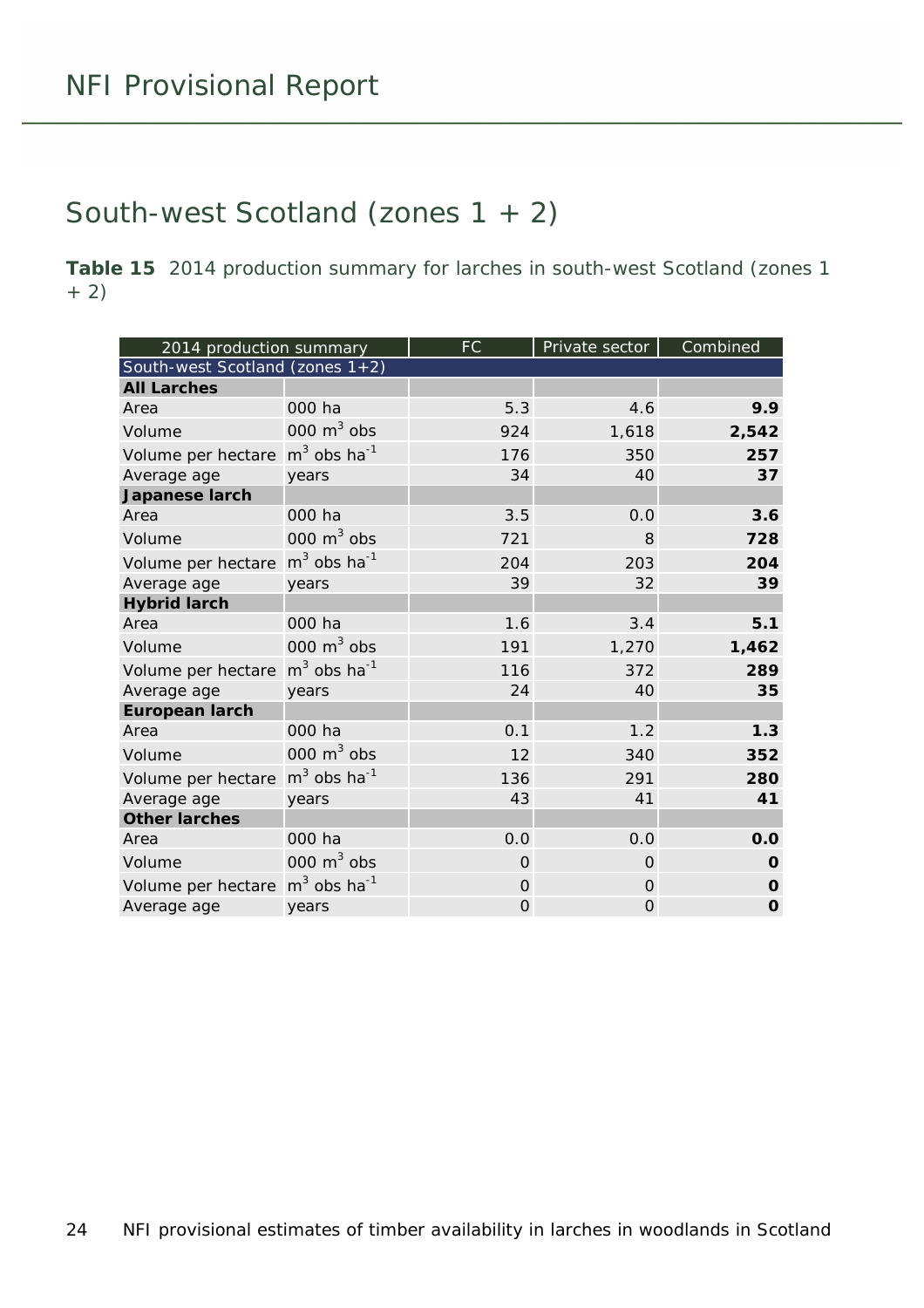<span id="page-24-1"></span>**Table 16** Forecast of larches assuming clearfell in 2014 in south-west Scotland  $($ zones 1 + 2 $)$ 

|                       | FC.                                | Private sector                  |     | Total                           |  |  |
|-----------------------|------------------------------------|---------------------------------|-----|---------------------------------|--|--|
| Top diameter class    | 2014 volume                        | 2014 volume                     |     | 2014 volume                     |  |  |
|                       | $(000 \text{ m}^3 \text{ obs})$    | $(000 \text{ m}^3 \text{ obs})$ | SE% | $(000 \text{ m}^3 \text{ obs})$ |  |  |
|                       | South-west Scotland (zones $1+2$ ) |                                 |     |                                 |  |  |
| <b>All Larches</b>    | 924                                | 1,618                           | 30  | 2,542                           |  |  |
| 7-20 cm               | 531                                | 582                             | 30  | 1,113                           |  |  |
| $20+cm$               | 394                                | 1,036                           | 34  | 1,429                           |  |  |
| Japanese larch        | 721                                | 8                               | 87  | 728                             |  |  |
| 7-20 cm               | 384                                | 5                               | 80  | 388                             |  |  |
| $20+$ cm              | 337                                | 3                               | 101 | 340                             |  |  |
| <b>Hybrid larch</b>   | 191                                | 1,270                           | 36  | 1,462                           |  |  |
| 7-20 cm               | 139                                | 439                             | 34  | 578                             |  |  |
| $20+cm$               | 52                                 | 832                             | 42  | 884                             |  |  |
| <b>European larch</b> | 12                                 | 340                             | 53  | 352                             |  |  |
| 7-20 cm               | 8                                  | 138                             | 69  | 147                             |  |  |
| $20+cm$               | 4                                  | 201                             | 49  | 205                             |  |  |
| <b>Other larches</b>  | O                                  | 0                               |     | O                               |  |  |
| 7-20 cm               | $\cap$                             | $\Omega$                        |     | O                               |  |  |
| $20+cm$               | Ω                                  | O                               |     | O                               |  |  |

<span id="page-24-0"></span>**Figure 10** Volume (000 m<sup>3</sup> obs) of larches in woodlands in south-west Scotland (zones  $1 + 2$ ) at clearfell in 2014

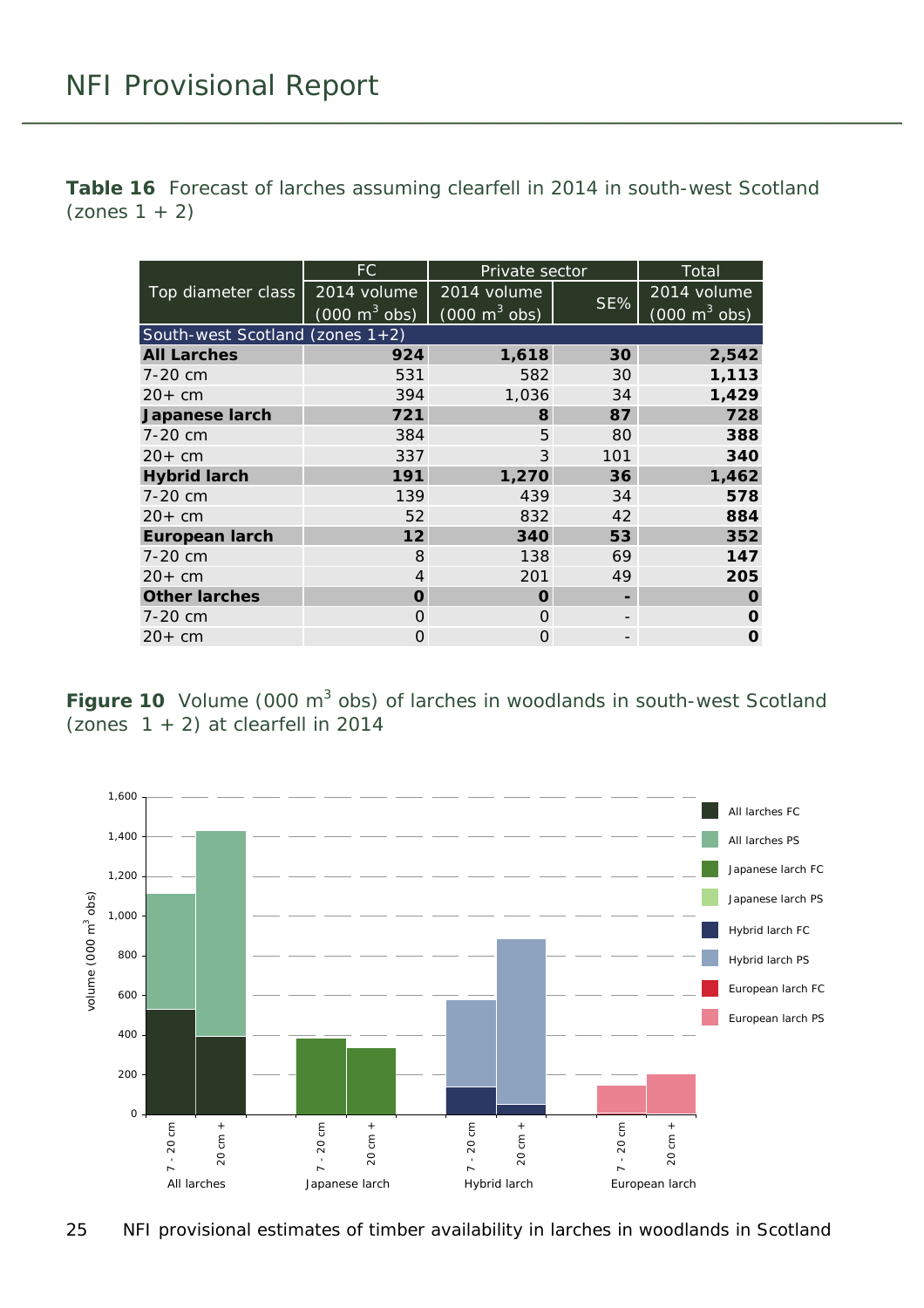#### <span id="page-25-0"></span>South-west Scotland (zones  $1 + 2 + 3$ )

<span id="page-25-1"></span>**Table 17** 2014 production summary for larches in south-west Scotland (zones 1  $+ 2 + 3)$ 

| 2014 production summary                                |                           | <b>FC</b> | Private sector | Combined    |
|--------------------------------------------------------|---------------------------|-----------|----------------|-------------|
| South-west Scotland (zones $1+2+3$ )                   |                           |           |                |             |
| <b>All Larches</b>                                     |                           |           |                |             |
| Area                                                   | 000 ha                    | 5.8       | 6.4            | 12.3        |
| Volume                                                 | 000 $m3$ obs              | 1,024     | 2,117          | 3,141       |
| Volume per hectare                                     | $m3$ obs ha <sup>-1</sup> | 176       | 329            | 256         |
| Average age                                            | years                     | 34        | 37             | 36          |
| Japanese larch                                         |                           |           |                |             |
| Area                                                   | 000 ha                    | 3.9       | 0.3            | 4.1         |
| Volume                                                 | 000 $m3$ obs              | 796       | 69             | 866         |
| Volume per hectare                                     | $m3$ obs ha <sup>-1</sup> | 207       | 243            | 209         |
| Average age                                            | years                     | 39        | 28             | 38          |
| <b>Hybrid larch</b>                                    |                           |           |                |             |
| Area                                                   | 000 ha                    | 1.9       | 5.0            | 6.8         |
| Volume                                                 | 000 $m3$ obs              | 214       | 1,702          | 1,917       |
| Volume per hectare                                     | $m3$ obs ha <sup>-1</sup> | 115       | 343            | 281         |
| Average age                                            | years                     | 23        | 37             | 33          |
| <b>European larch</b>                                  |                           |           |                |             |
| Area                                                   | 000 ha                    | 0.1       | 1.2            | 1.3         |
| Volume                                                 | 000 $m3$ obs              | 13        | 345            | 358         |
| Volume per hectare                                     | $m3$ obs ha <sup>-1</sup> | 140       | 292            | 281         |
| Average age                                            | years                     | 44        | 41             | 41          |
| <b>Other larches</b>                                   |                           |           |                |             |
| Area                                                   | 000 ha                    | 0.0       | 0.0            | 0.0         |
| Volume                                                 | 000 $m3$ obs              | $\Omega$  | $\Omega$       | O           |
| Volume per hectare m <sup>3</sup> obs ha <sup>-1</sup> |                           | $\Omega$  | $\Omega$       | O           |
| Average age                                            | years                     | 0         | $\Omega$       | $\mathbf 0$ |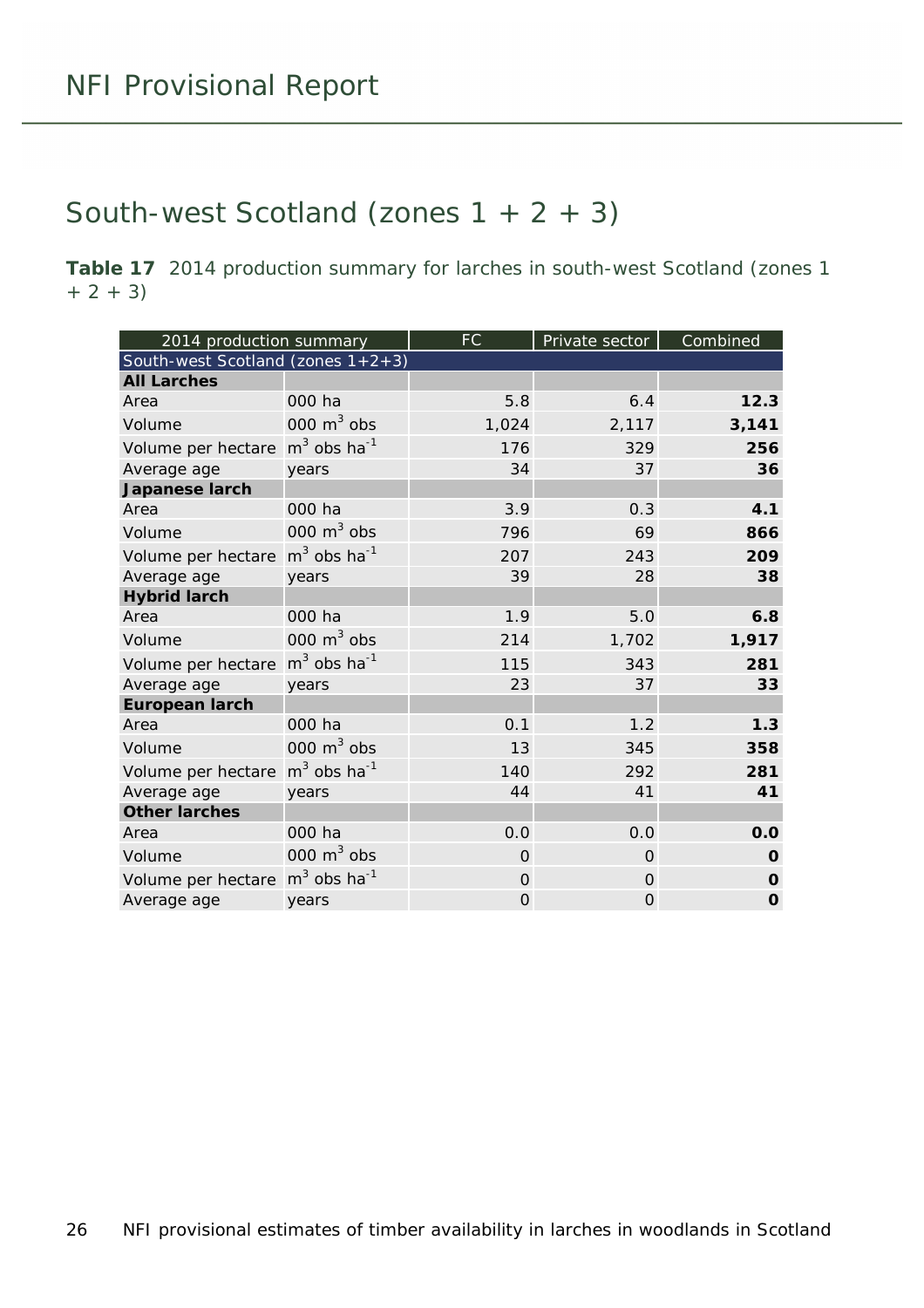<span id="page-26-1"></span>**Table 18** Forecast of larches assuming clearfell in 2014 in south-west Scotland  $($ zones 1 + 2 + 3)

|                                      | FC.                             | Private sector                  |     | Total                           |
|--------------------------------------|---------------------------------|---------------------------------|-----|---------------------------------|
| Top diameter class                   | 2014 volume                     | 2014 volume                     |     | 2014 volume                     |
|                                      | $(000 \text{ m}^3 \text{ obs})$ | $(000 \text{ m}^3 \text{ obs})$ | SE% | $(000 \text{ m}^3 \text{ obs})$ |
| South-west Scotland (zones $1+2+3$ ) |                                 |                                 |     |                                 |
| <b>All Larches</b>                   | 1,024                           | 2,117                           | 26  | 3,141                           |
| 7-20 cm                              | 581                             | 734                             | 26  | 1,315                           |
| $20+cm$                              | 443                             | 1,383                           | 31  | 1,826                           |
| Japanese larch                       | 796                             | 69                              | 88  | 866                             |
| 7-20 cm                              | 417                             | 57                              | 90  | 474                             |
| $20+$ cm                             | 380                             | 12                              | 78  | 392                             |
| <b>Hybrid larch</b>                  | 214                             | 1,702                           | 31  | 1,917                           |
| 7-20 cm                              | 156                             | 536                             | 30  | 692                             |
| $20+cm$                              | 59                              | 1,167                           | 36  | 1,225                           |
| <b>European larch</b>                | 13                              | 345                             | 53  | 358                             |
| 7-20 cm                              | 9                               | 141                             | 68  | 149                             |
| $20+$ cm                             | 5                               | 204                             | 49  | 209                             |
| <b>Other larches</b>                 | Ω                               | O                               |     | O                               |
| 7-20 cm                              | Ω                               | $\Omega$                        |     | O                               |
| $20+cm$                              | Ω                               | 0                               |     | O                               |

<span id="page-26-0"></span>**Figure 11** Volume (000 m<sup>3</sup> obs) of larches in woodlands in south-west Scotland (zones  $1 + 2 + 3$ ) at clearfell in 2014